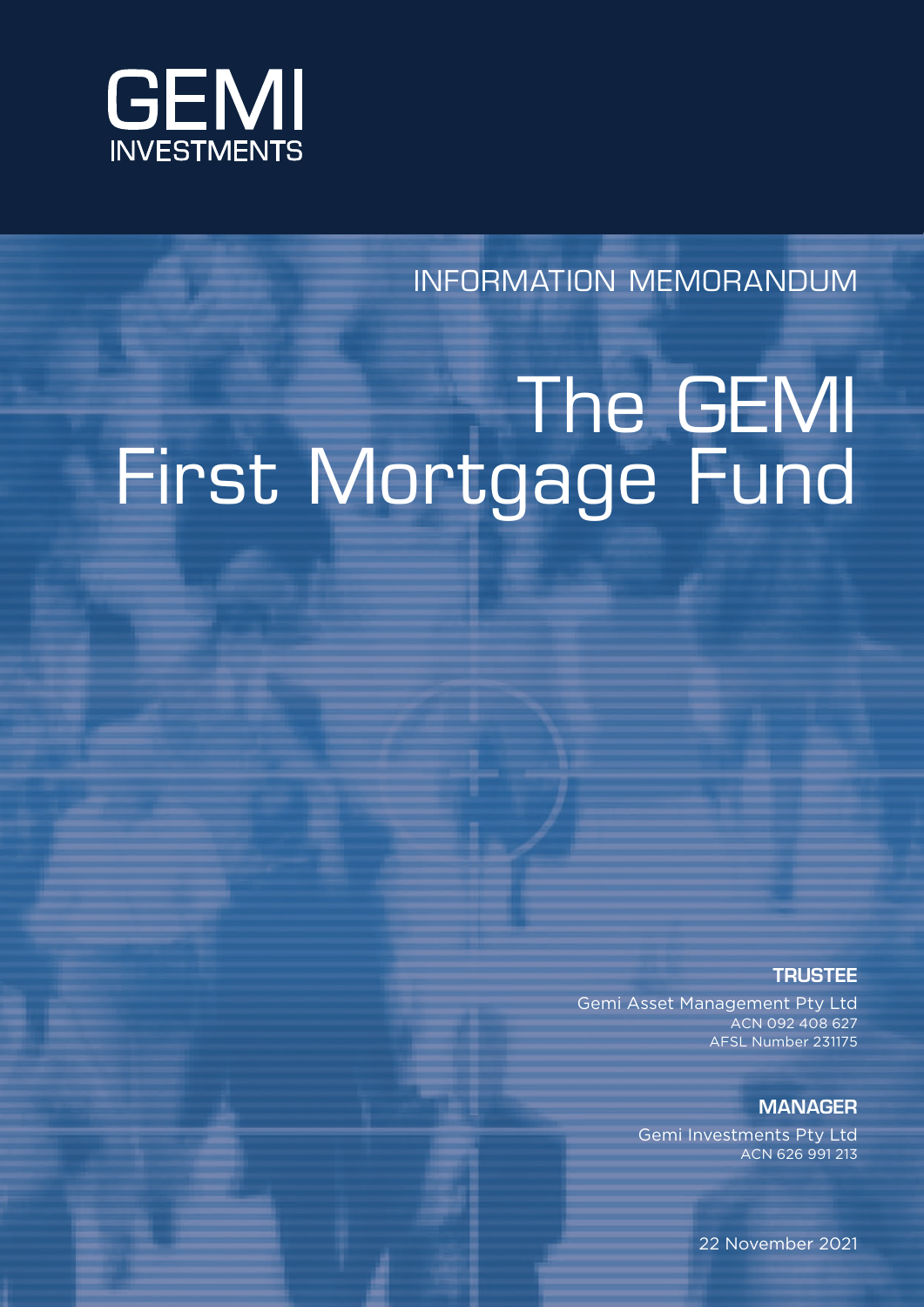

# **Notice**

This Information Memorandum (**IM**) is dated 22 November 2021 and is issued by Gemi Asset Management Pty Ltd (**Trustee**), which is the trustee of The Gemi First Mortgage Fund (**Fund**).

The Trustee holds AFS licence number 231175. The purpose of this IM is to provide information for prospective Investors to decide whether they wish to invest in the Fund.

The Trustee has appointed Gemi Investments Pty Ltd ATF Gemi Investments Unit Trust (**Gemi Investments** or **Manager**) as the investment manager of the Fund under the Investment Management Agreement.

#### NO DISCLOSURE REQUIRED

This IM is intended to provide potential Investors with information only and does not constitute a product disclosure statement or other disclosure document required by the Corporations Act 2001 (Cth) (**Act**). This IM has not been lodged with the Australian Securities and Investments Commission (ASIC) or any other government body.

The offer made under this IM is only available for persons who qualify as wholesale clients (as defined in section 761G (7) of the Act), sophisticated investors (as defined in section 761GA of the Act), (collectively, "Qualifying Investors"). The Trustee will not issue Ordinary Units in the Fund to a person unless it is satisfied that the person is a Qualifying Investor.

#### FOREIGN JURISDICTIONS

This IM does not constitute, and may not be used for the purpose of, an offer or solicitation in any jurisdiction other than Australia or in circumstances in which such offer or solicitation is not authorised. No recipient of this IM in any jurisdiction other than Australia may treat it as constituting an offer to acquire Ordinary Units in the Fund.

In particular, this product has not been and will not be registered under the US Securities Act or the securities laws of any state of the United States and may not be offered, sold, delivered or transferred in the United States or to, or for the account of, any "US Person" (as defined in Regulation S under the US Securities Act). Neither this IM nor any Application Form or other material relating to this product may be distributed in the United States.

#### NO RESPONSIBILITY FOR CONTENTS OF DOCUMENT

To the maximum extent permitted by law, neither the Trustee nor any of its associates, related parties, directors, officers, employees, advisors (including financial, accounting and legal advisors) or representatives make any recommendation in relation to the Fund, or make any representation or warranty, express or implied, as to the accuracy, reliability or completeness of the information contained in this IM.

This IM does not purport to contain all the information that a prospective Investor may require in evaluating a possible investment in the Fund. This IM must be read in conjunction with the Fund's Constitution, a copy of which is available (free of charge) by contacting the Trustee on 02 9157 0710. To the extent there are any inconsistencies between the Constitution and this IM, the Constitution will prevail.

#### NOT REGULATED BY APRA

The Trustee is not authorised under the Banking Act and is not supervised by APRA, and investments in the Fund are not covered by the deposit or protection provisions available to depositors that make a deposit with an Australian ADI.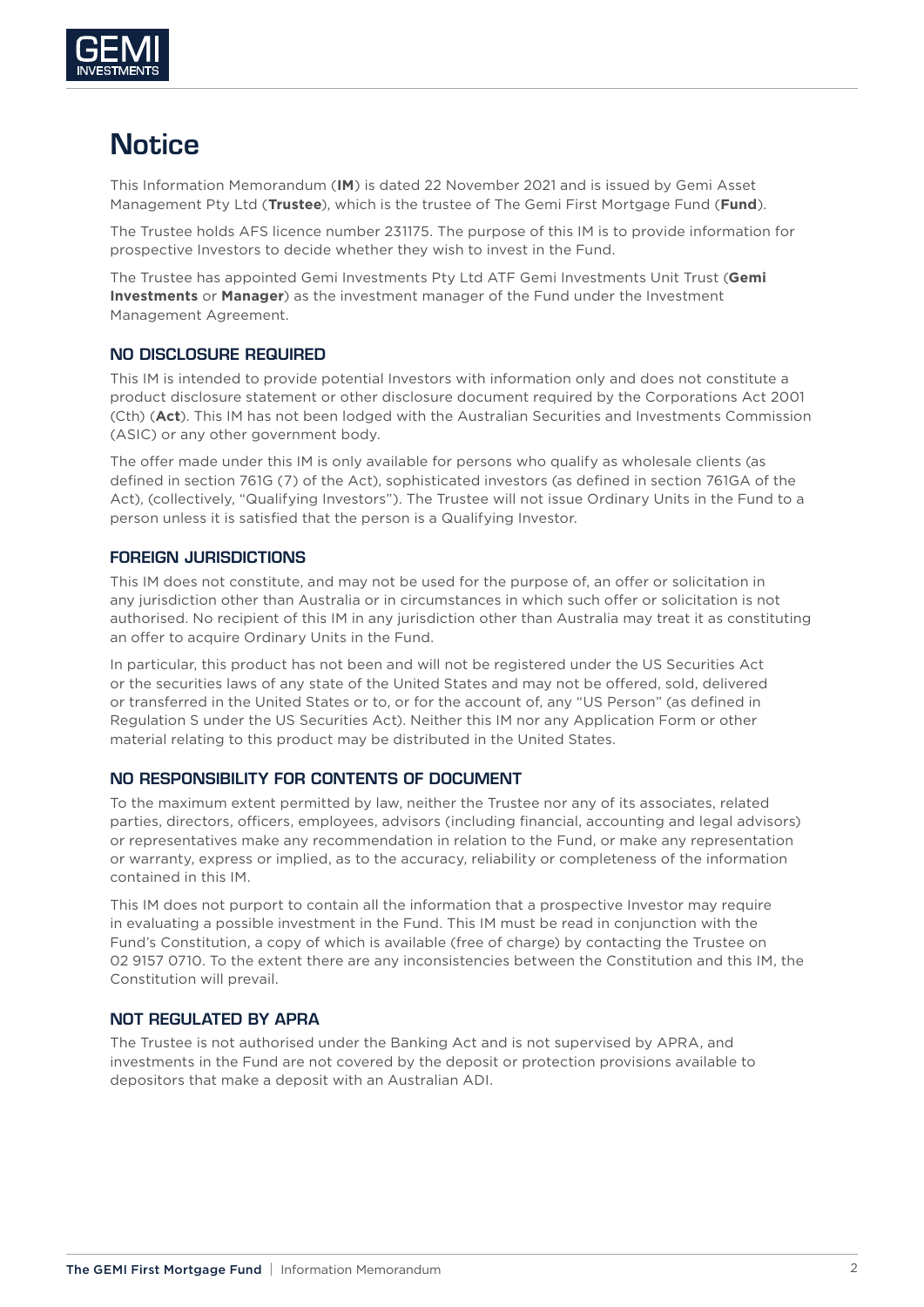

#### FORWARD LOOKING STATEMENTS

This IM includes forward looking statements that may contain the words "believe", "intend", "estimate", "expect" and words of similar meaning. All statements other than statements of historical facts included in this IM, including, without limitation, those regarding a Sponsor's financial position and business or investment strategy, plans and objectives are forward looking statements. Such forward looking statements involve known and unknown risks, uncertainties and other important factors that could cause the actual results, performance or achievements of a Borrower to be materially different from future results, performance or achievements expressed or implied by such forward looking statements.

Any forward looking statements are based on numerous assumptions regarding a Sponsor's operations and present and future business and investment strategies and the markets in which a Sponsor will operate in the future. These forward-looking statements are current only as at the date of this IM. Accordingly, there can be no assurance that such statements, estimates or projections will be realised.

#### INDEPENDENT ADVICE RECOMMENDED

Prospective Investors are not to construe the contents of this IM as tax, legal or investment advice. The information contained in this IM is general information only and does not take into account your objectives, financial situations or needs. An investment in the Fund should be regarded as speculative and may not be appropriate for all persons or entities. You should seek appropriate professional advice and should conduct your own independent investigation and analysis regarding any information contained in this IM. You should rely on your own enquiries, in particular in obtaining your own legal, investment and tax advice in determining whether to invest in the Fund.

#### NO GUARANTEE

An investment in the Fund is subject to investment risk, including the loss of income and capital invested. Neither the Trustee nor any of its directors, officers, employees, advisers or representatives guarantee the rate of return or performance of the Fund, the meeting of the objectives of the Fund, nor do they guarantee repayment of committed capital.

#### TRUSTEE LIMITATION OF LIABILITY

Except in certain circumstances (including fraud, negligence or default by the Trustee), the Trustee enters into transactions for the Fund in its capacity as trustee of the Fund only, not in its own capacity, and its liability in relation to those transactions is limited to the assets of the Fund.

#### UPDATED INFORMATION

The information contained in this IM can change, and the IM may be updated or replaced from time to time. Unless the changed information is materially adverse to you, the Trustee may not always update or replace this IM to reflect the changed information. Updated information can be obtained by calling us on 02 9157 0710.

#### **CONFIDENTIALITY**

This IM is confidential and is being provided to prospective investors for them to consider investing in the Fund. Its use for any other purpose is not permitted. It may not be reproduced or redistributed, in whole or in part, and its contents may not be disclosed to any person.

#### **GLOSSARY**

Certain capitalised words and expressions used in this IM are defined in the Glossary. All references to dollar amounts in this IM are to Australian Dollars (AUD), unless otherwise stated.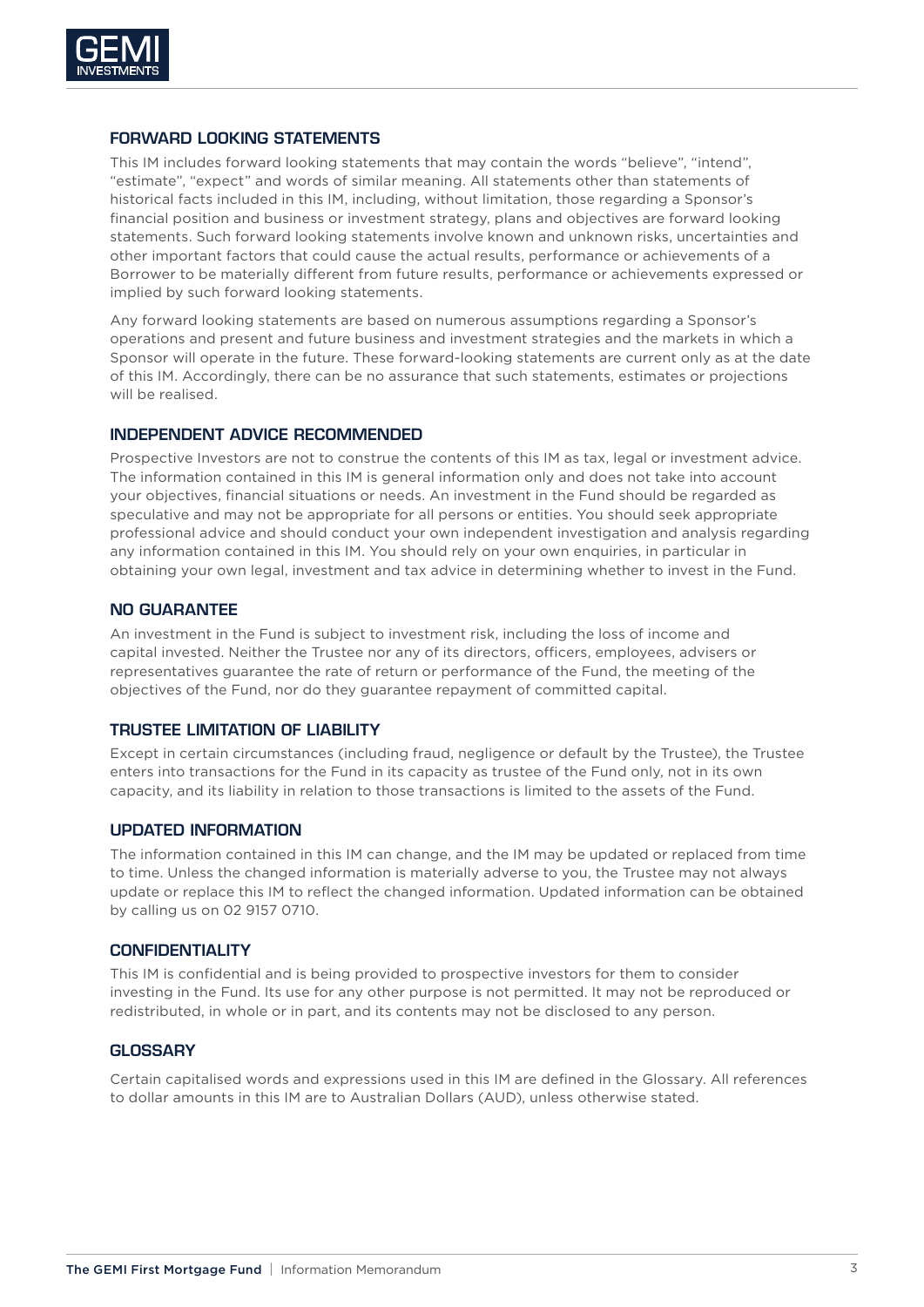

# **Contents**

| $\mathbb{1}$ .        |  |
|-----------------------|--|
| 2.                    |  |
| 3.                    |  |
| $\mathcal{A}_{\cdot}$ |  |
| 5.                    |  |
| 6.                    |  |
| 7 <sub>1</sub>        |  |
| 8.                    |  |
| 9.                    |  |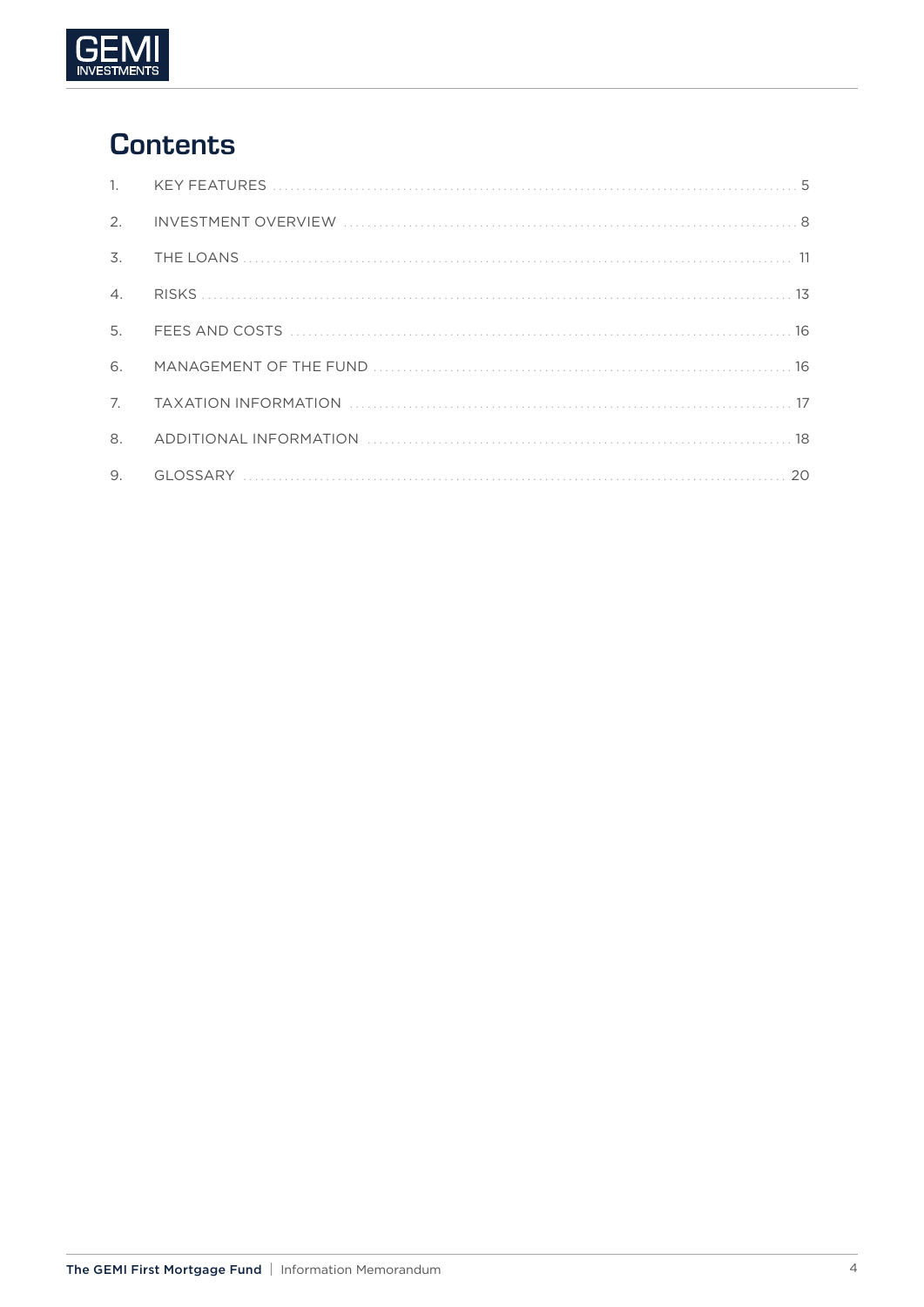

# 1. Key Features

The table below is only a summary of the key features of an investment in the Fund. It is not intended to be exhaustive. You must read the whole of this IM to obtain more detailed information before making a decision to invest in the Fund.

| <b>About the Fund</b>       |                                                                                                                                                                                                                                                                                                                                                                                      | <b>Section</b> |  |  |
|-----------------------------|--------------------------------------------------------------------------------------------------------------------------------------------------------------------------------------------------------------------------------------------------------------------------------------------------------------------------------------------------------------------------------------|----------------|--|--|
| <b>Trustee</b>              | Gemi Asset Management Pty Ltd is the trustee of the Fund and<br>will be responsible for holding title to the Fund's assets.                                                                                                                                                                                                                                                          | 6.1            |  |  |
| <b>Manager</b>              | Gemi Investments Pty Ltd ATF Gemi Investments Unit Trust<br>(Gemi Investments or the Manager) has been appointed as<br>the manager of the Fund and is responsible for managing the<br>Fund's assets.                                                                                                                                                                                 |                |  |  |
|                             | The Manager will source and assess potential Sponsor Loans for<br>the Fund and will monitor the day-to-day management of the<br>Fund's Loans.                                                                                                                                                                                                                                        |                |  |  |
| <b>Administrator</b>        | Automic Finance Pty Ltd ACN 085 283 601 has been appointed<br>by the Trustee to provide administration services to the Fund.                                                                                                                                                                                                                                                         | 8.2            |  |  |
| <b>Investment objective</b> | The Manager's aim is to provide you with the following:                                                                                                                                                                                                                                                                                                                              | 2.1            |  |  |
|                             | Regular monthly income.<br>1.                                                                                                                                                                                                                                                                                                                                                        |                |  |  |
|                             | 2.<br>An indirect exposure to loans secured by real estate<br>located in Australia and New Zealand.                                                                                                                                                                                                                                                                                  |                |  |  |
|                             | 3.<br>Timely and informative communication to you.                                                                                                                                                                                                                                                                                                                                   |                |  |  |
| <b>Target Return</b>        | The Fund will seek to deliver an annualised return of 8% paid<br>monthly in arrears, net of fees and expenses of the Fund.                                                                                                                                                                                                                                                           | 2.1            |  |  |
|                             | Note this Target Return is not a forecast. The Fund may<br>not be successful in meeting this objective. Returns are not<br>guaranteed.                                                                                                                                                                                                                                               |                |  |  |
| <b>Key benefits</b>         | Investors can gain via a single investment in the Fund<br>1.<br>a diversified exposure to a portfolio of Sponsor Loans<br>originated by the Manager secured by 1st ranking<br>mortgages over real estate in Australia and New Zealand.                                                                                                                                               |                |  |  |
|                             | 2.<br>Reduced administration required by an investor as they<br>receive a monthly distribution reflecting the return derived<br>by multiple underlying loans invested into by the Fund.                                                                                                                                                                                              |                |  |  |
|                             | 3.<br>Entities associated with the Manager and the principals<br>of the Manager have invested more than \$5 million in<br>Manager Units, which provide a level of protection against<br>Investor capital losses by assuming a first loss position<br>in the Fund. See Sections 2.8 and 3.7 for information on<br>Manager Units and how any Loan losses are addressed by<br>the Fund. |                |  |  |
|                             | The Fund's trustee will provide an enhanced level of<br>4.<br>oversight in relation to the Loans and the Fund. See<br>Section 6.1 for information about the Trustee.                                                                                                                                                                                                                 |                |  |  |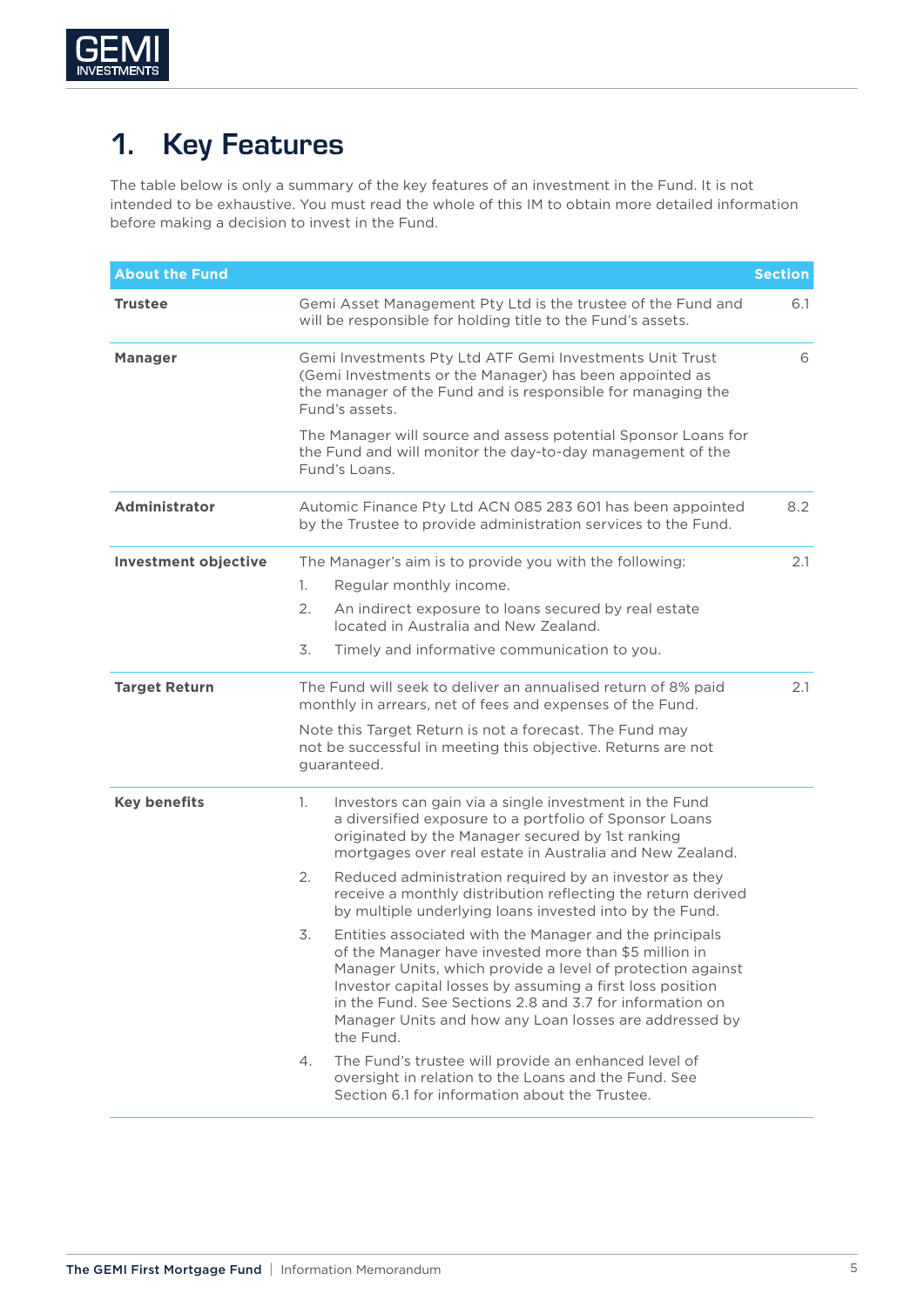

| <b>About the Fund</b>                       |                                                                                                                                                                                                                                                  | <b>Section</b> |
|---------------------------------------------|--------------------------------------------------------------------------------------------------------------------------------------------------------------------------------------------------------------------------------------------------|----------------|
| <b>The Fund</b>                             | The Fund is an unregistered managed investment scheme which<br>pools Investors' money and invests in an underlying portfolio of<br>1st ranking Loans secured by real estate in Australia and New<br>Zealand, secured by Real Property Mortgages. | 3.1            |
|                                             | All investments are made in accordance with the Fund's Lending<br>Guidelines.                                                                                                                                                                    |                |
| <b>Borrowers</b>                            | Loans will be made to Borrowers, who are related parties of the<br>Manager, pursuant to a Limited Recourse Loan Agreement.                                                                                                                       | 3.1            |
|                                             | Each Borrower is a special purpose company responsible for<br>undertaking a single loan and the recourse under the Limited<br>Recourse Loan Agreement will be limited to the underlying<br>borrower (Sponsor).                                   |                |
| <b>Sponsor Loans</b>                        | Sponsor Loans will made to approved Sponsors as a senior<br>lender to the Sponsor secured by a 1st ranking registered<br>mortgage over real estate located in Australia or New Zealand.                                                          | 3.1            |
|                                             | It is anticipated Sponsor Loans will be senior ranking, which<br>means they will rank in priority to other creditors.                                                                                                                            |                |
| <b>Types of security</b>                    | The Borrower will hold a registered Real Property Mortgage<br>over the relevant Sponsor's real property to secure each<br>Sponsor Loan made. Each Real Property Mortgage will be a first<br>ranking mortgage.                                    | 3.1            |
|                                             | To better secure the Fund's position, the Borrower may take<br>other forms of security referred to as Security Interests, which<br>may include unregistered mortgages, personal guarantees or<br>directors' guarantees.                          |                |
| Who can invest in the<br>Fund?              | The Offer is only available to persons who qualify as<br>wholesale clients (as defined in section 761G (7) of the Act) or<br>sophisticated investors (as defined in section 761GA of the Act),<br>(collectively, "Qualifying Investors").        | 2.3            |
| <b>Minimum initial</b><br>investment amount | The minimum investment is \$25,000 from a Qualifying Investor.                                                                                                                                                                                   | 2.4            |
| <b>Unit price</b>                           | We intend to issue Ordinary Units at \$1.00, however the Unit<br>price is based on the underlying value of the Fund's assets and<br>is calculated in accordance with the terms of the Constitution.                                              | 2.6            |
|                                             | The withdrawal price for a Unit is also based on the underlying<br>value of the Fund's assets. This price may be different from the<br>price originally paid for the Unit.                                                                       |                |
| <b>Issue of Units</b>                       | Ordinary Units will be issued weekly, on the first Business<br>Day of the week. Applications for Ordinary Units will be<br>processed up to 5.00pm on the second last Business Day of<br>the preceding week.                                      | 2.7            |
| <b>Classes of Units</b>                     | There will be two classes of Units in the Fund, Ordinary Units<br>and Manager Units.                                                                                                                                                             | 2.8            |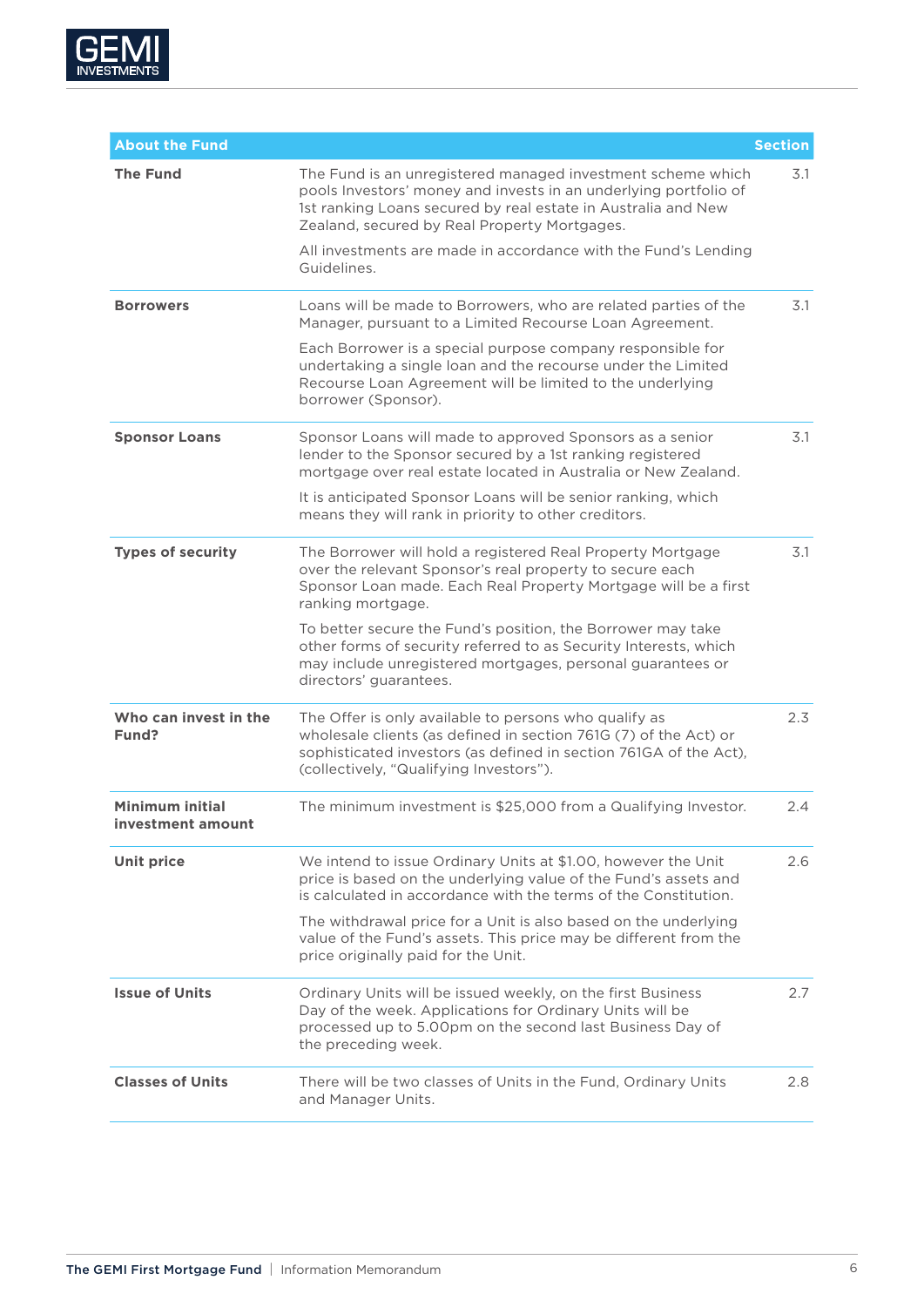

| <b>About the Fund</b>                               |                                                                                                                                                                                                                        |                                                                                                                                                                                                                                                                            | <b>Section</b> |
|-----------------------------------------------------|------------------------------------------------------------------------------------------------------------------------------------------------------------------------------------------------------------------------|----------------------------------------------------------------------------------------------------------------------------------------------------------------------------------------------------------------------------------------------------------------------------|----------------|
| <b>Distributions</b>                                |                                                                                                                                                                                                                        | It is intended that distributions will be paid monthly, within<br>7 days after the last day of each month.                                                                                                                                                                 | 2.9            |
| Withdrawal<br>opportunities for<br><b>Investors</b> |                                                                                                                                                                                                                        | Subject to an initial lock-up period of 3 months, Investors will<br>have an opportunity to withdraw from the Fund by lodging a<br>Withdrawal Request by 5.00pm seven days prior to the last<br>Business Day of a Month.                                                    | 2.10           |
|                                                     |                                                                                                                                                                                                                        | Provided the Fund is able to satisfy a Withdrawal Request, the<br>Investor will be paid their withdrawal proceeds within 2 weeks<br>of the end of the Month.                                                                                                               |                |
|                                                     |                                                                                                                                                                                                                        | See Section 2.10 for more information about how withdrawals<br>from the Fund will operate, including a worked example.                                                                                                                                                     |                |
| <b>Risks</b>                                        | Like any investment of this type, there are risks associated with<br>an investment in the Fund. It is important that you read and<br>consider the risks associated with the Fund before deciding<br>whether to invest. |                                                                                                                                                                                                                                                                            | 4              |
|                                                     |                                                                                                                                                                                                                        | Distributions are not guaranteed and neither are any capital<br>returns. Further details regarding the risks associated with<br>investing in the Fund are included in Section 4 of this IM.                                                                                |                |
| <b>Fees and other costs</b>                         |                                                                                                                                                                                                                        | There are fees and costs payable in relation to the management<br>of the Fund as follows:                                                                                                                                                                                  | 5              |
|                                                     | 1.                                                                                                                                                                                                                     | <b>Trustee fee</b><br>The Trustee is entitled to a fee payable out of the assets of<br>the Fund. This fee is equal to 0.5% per annum of the Fund's<br>gross asset value. This fee is calculated daily and will<br>accrue and is payable to the Trustee monthly in arrears. |                |
|                                                     | 2 <sub>1</sub>                                                                                                                                                                                                         | <b>Manager fee</b><br>The Manager is not entitled to a fee payable out of the<br>assets of the Fund.                                                                                                                                                                       |                |
|                                                     | 3.                                                                                                                                                                                                                     | <b>Expenses</b><br>Expenses of the Fund will be met by the Trustee.                                                                                                                                                                                                        |                |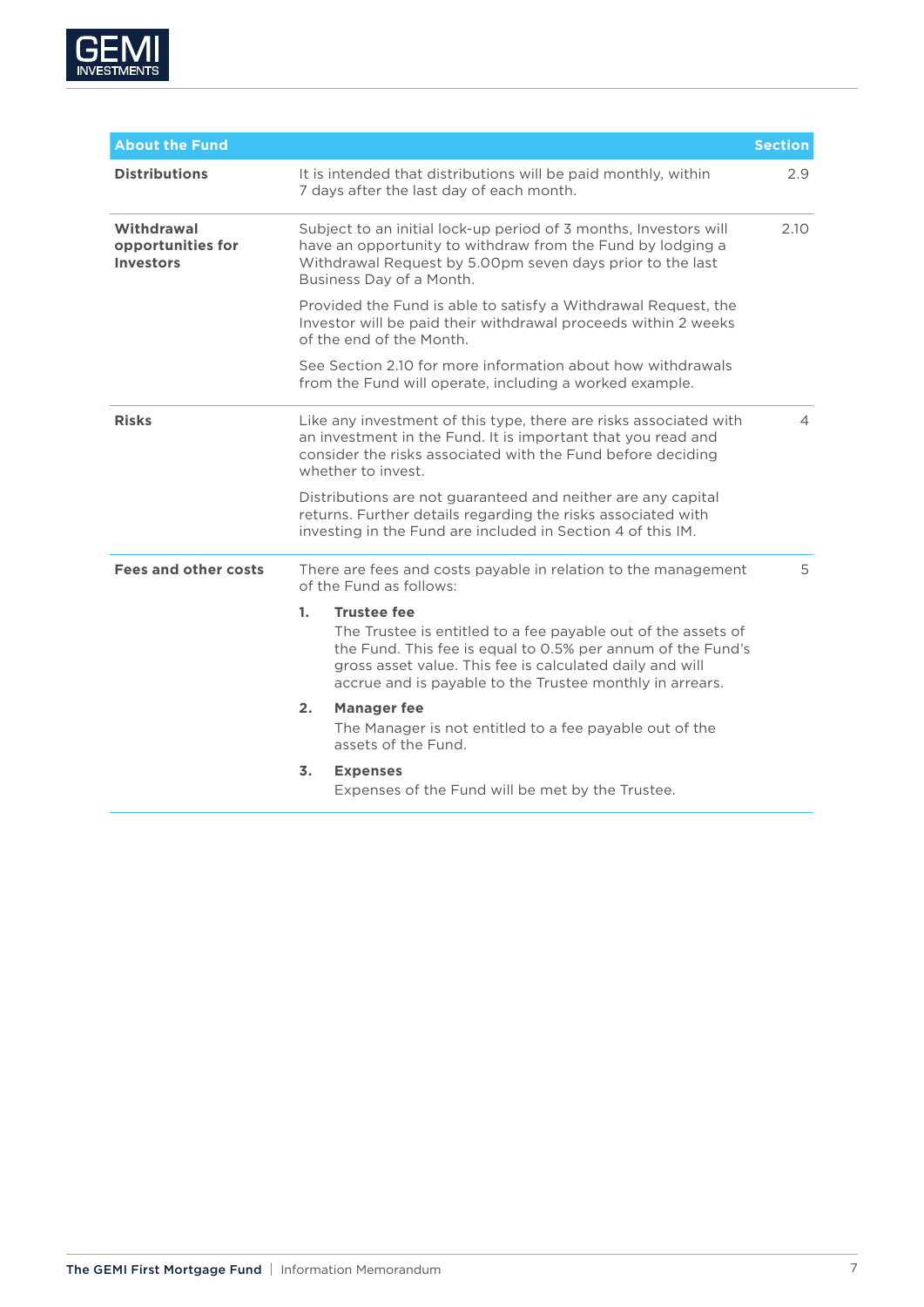

# 2. Investment Overview

#### 2.1 Investment objective and Target Return

The Manager's aim is to provide you with the following:

- 1. Regular monthly income.
- 2. An indirect exposure to loans secured by first ranking mortgages over real estate located in Australia and New Zealand.
- 3. Timely and informative communication to you.

The Fund will seek to deliver an annualised return of 8% through the market cycle, net of fees and expenses of the Fund.

Note this Target Return is not a forecast. The Fund may not be successful in meeting this objective. Returns are not guaranteed.

# 2.2 The Fund

The Fund is an unregistered managed investment scheme which pools Investors' money and invests into an underlying portfolio of Loans predominantly secured by Real Property Mortgages over real estate located throughout Australia and New Zealand.

All investments are made in accordance with the Fund's Lending Guidelines. Please see section [3.1](#page-10-0)  for more information.

# 2.3 Who can invest in the Fund?

The Offer is only available to Qualifying Investors, meaning an Investor who:

- 1. Invests \$500,000 or more in the Fund, or
- 2. Provides a certificate from a qualified accountant (substantially in the form attached to this IM) that states the Investor has net assets of at least \$2.5 million or has a gross income for each of the last two financial years of at least \$250,000, or
- 3. Is a professional investor (including the holder of an Australian financial services licence, a person who controls more than \$10 million or a person that is a listed entity or a related body corporate of a listed entity).

#### 2.4 Minimum investment amount

The minimum investment is \$25,000 from a Qualifying Investor.

# 2.5 Fund structure

The Fund is an unlisted, unregistered managed investment scheme structured as a unit trust. There is no intention to register the Fund with ASIC or to list the Fund on a secondary market such as the ASX.

The Fund was established by a constitution dated 11 November 2021 which regulates the relationship between the Trustee and Investors. The Trustee has appointed the Manager as the manager of the Fund pursuant to an Investment Management Agreement.

# 2.6 Unit price

We intend to issue Units at \$1.00, however the Unit price is based on the underlying value of the Fund's assets and is calculated in accordance with the terms of the Constitution.

The withdrawal price for a Unit is also based on the underlying value of the Fund's assets. This price may be different from the price originally paid for the Unit.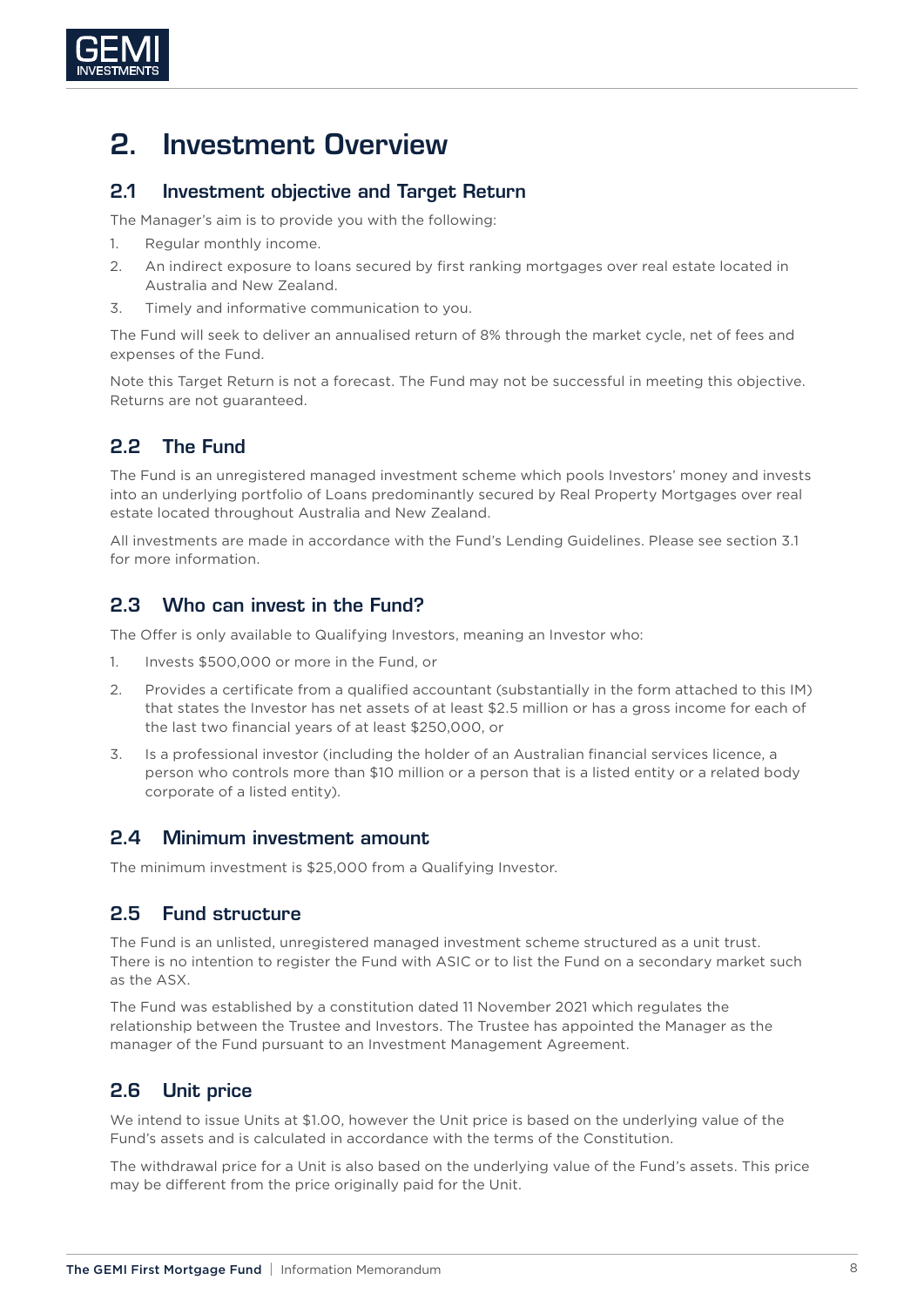

## 2.7 Issue of Units

Ordinary Units will be issued on the first Business Day of each week. Applications for Ordinary Units will be processed up to 5.00pm on the second last Business Day of the preceding week.

## <span id="page-8-0"></span>2.8 Classes of Units

There will be two classes of Units in the Fund:

#### **1. Ordinary Units**

These are the Units which are issued to Investors who invest in the Fund in accordance with this IM. Ordinary Units entitle their holder to an equal and undivided interest in the assets of the Fund, including rights to capital and income from the Fund. The rights and obligations that apply to Ordinary Units are set out in the Constitution.

#### **2. Manager Units**

These are a specific class of Units which will not be issued to Investors, and will only be issued to entities associated with the Manager. Entities associated with the Manager and the principals of the Manager have invested in excess of \$5 million in Manager Units at the date of the IM.

Manager Units will assume a first loss position and therefore act as a buffer in the event of any capital losses being incurred by the Fund. This means any such capital losses will first be incurred by the Manager Units, before being incurred by Ordinary Units held by Investors. See section 3.7 below for further information in relation to Loan Losses.

The rights and obligations that apply to Manager Units are set out in the Constitution and the Terms of Issue. Manager Units have the same rights and entitlements as Ordinary Units (including rights to distributions) except:

- (a) Manager Units cannot be withdrawn until all Ordinary Units have been withdrawn from the Fund, and
- (b) Manager Units will rank in priority behind Ordinary Units in the event of a winding up, so that they can only be redeemed once all Ordinary Units have been redeemed at the prevailing Unit price in accordance with the Constitution.
- (c) Manager Units will not receive any return in a month unless the Target Return is achieved by Investors in Ordinary Units.
- (d) Manager Units will be entitled to any return in excess of the Target Return on Ordinary Units in a given month.

#### 2.9 Distributions

It is intended that distributions will be paid monthly, within 7 days after the last day of each month.

Investors will receive their pro-rata portion of the income of the Fund up until the Target Return, after fees have been paid. This means they will receive a proportion of the Fund's income based on the number of Units they hold in relation to the number of Units on issue. Income of the Fund up to and including the Target Return is eligible for distribution. Income in excess of the Target Return will not be distributed to Investors and instead will be paid to the holders of the Manager Units.

An Investor will become eligible to receive distributions from the Fund from the date they are issued with Ordinary Units.

There is a distribution reinvestment facility.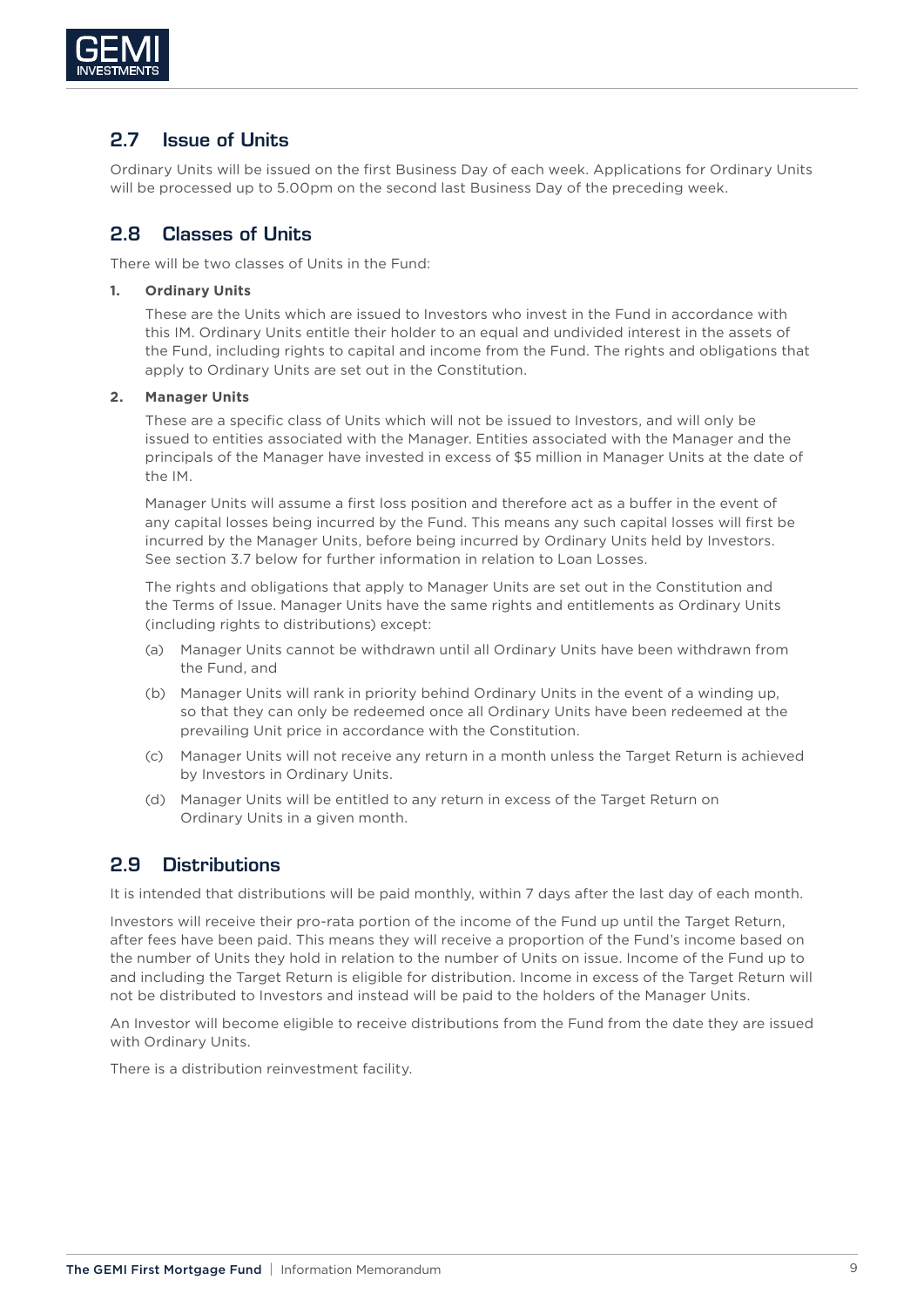

## 2.10 Withdrawal rights for Ordinary Units

Subject to an initial lock-up period of 3 months, Investors will have an opportunity to withdraw from the Fund by lodging a Withdrawal Request by 5.00pm seven days prior to the last Business Day of a Month.

An Investor who wishes to withdraw from the Fund must lodge a Withdrawal Request with the Registrar by 5.00pm on the seventh last Business Day before the end of the month. The Withdrawal Request can be found at the following website: [https://www.gemi.com.au/the-gemi-first](https://www.gemi.com.au/the-gemi-first-mortgage-fund/)[mortgage-fund/](https://www.gemi.com.au/the-gemi-first-mortgage-fund/)

The Trustee will have up to 14 days to decide whether to accept a Withdrawal Request.

The Administrator will process Withdrawal Requests the Trustee has accepted within 14 Business Days of the end of each month.

If the Trustee is unable to accept all Withdrawal Requests received in a given month, then the following will apply:

- 1. Withdrawal Requests for that month will be satisfied on a pro-rata basis, which means an Investor will continue to hold some Ordinary Units in the Fund (**Remaining Units**).
- 2. For the following month and for subsequent months (if necessary), the Trustee will redeem Remaining Units before subsequent Withdrawal Requests are satisfied.
- 3. If the Trustee has had to pro-rata Withdrawal Requests for three consecutive months then the Manager and the Trustee will consult on the Fund's investment strategy, the status and performance of the Fund's Loan portfolio and the Fund's current and prospective liquidity.

## 2.11 Restricted withdrawal rights for Manager Units

Manager Units have restricted withdrawal rights as follows:

- 1. Manager Units cannot be withdrawn until all Ordinary Units have been withdrawn from the Fund.
- 2. If the Fund is wound up then Manager Units will rank in priority behind Ordinary Units, so that they can only be redeemed once all Ordinary Units have been redeemed.

# 2.12 Transfer of Ordinary Units

You can transfer the ownership of your Ordinary Units at any time provided that the transferee meets the requirements of an Investor in the Fund and has been approved by the Trustee.

Under the Constitution, the Trustee has the discretion to refuse the transfer of Ordinary Units and is not obliged to accept a transfer of Ordinary Units. Please note that a transfer of Ordinary Units may have taxation consequences. See Section 7 of the IM for further information.

There will not be any established secondary market for the sale of Ordinary Units.

# 2.13 Borrowings

The Fund will not borrow.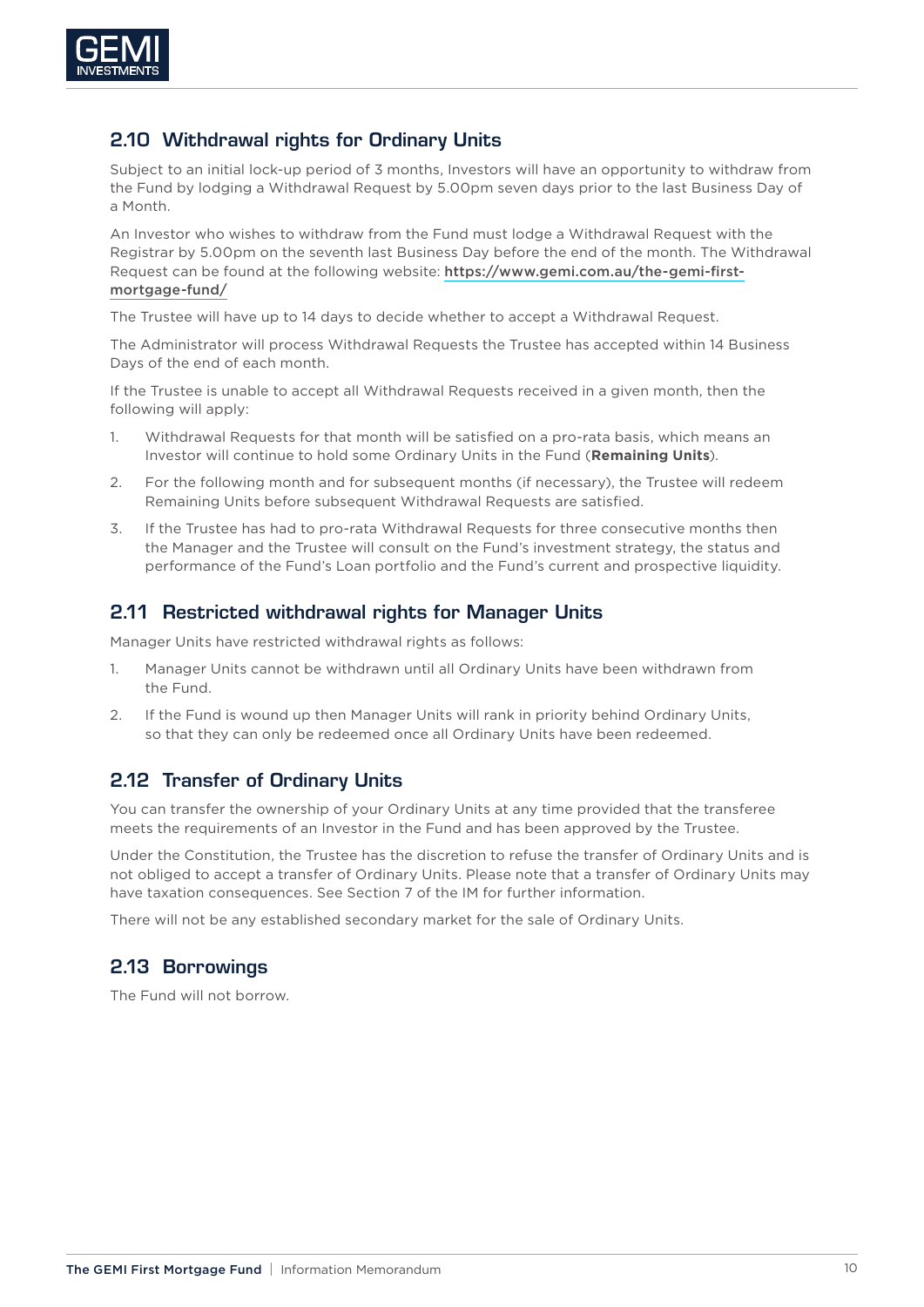

# 3. The Loans

# <span id="page-10-0"></span>3.1 Lending Guidelines

The following table provides a summary of the key terms of the Fund's Lending Guidelines:

| <b>Borrowers</b>                               | Loans will be made to Borrowers, who are related parties of the<br>Manager. Each Borrower is a special purpose company established<br>solely for the purpose of facilitating a single loan to a Sponsor.            |
|------------------------------------------------|---------------------------------------------------------------------------------------------------------------------------------------------------------------------------------------------------------------------|
| <b>Sponsor</b>                                 | The underlying borrower in a loan lent to by the Borrower.                                                                                                                                                          |
| <b>Sponsor Loans</b>                           | Loans will made to approved Sponsors as a senior lender with first<br>ranking security to the Sponsor.                                                                                                              |
|                                                | Sponsor Loans will be senior debt, which means they will have a<br>registered first mortgage secured by the real estate and rank in priority<br>to other creditors.                                                 |
| <b>Purpose of Sponsor</b><br>Loans             | Loans will predominantly be used to fund real estate purchases,<br>refinances and business purposes.                                                                                                                |
| <b>Location of Security</b><br><b>Property</b> | All Sponsor Loans will be supported by Real Estate located in Australia<br>or New Zealand.                                                                                                                          |
| <b>Real Property Mortgage</b>                  | The Borrower will hold a registered first ranking mortgage over the<br>relevant real property to secure each Sponsor Loan made by the<br>Borrower.                                                                  |
| <b>Security Interests</b>                      | To better secure the Fund's position the Borrower may take other<br>forms of security referred to as Security Interests, which may include<br>unregistered mortgages, personal guarantees or directors' guarantees. |
| Loan to value ratio                            | Sponsor Loans are expected to be advanced at up to 65% LVR.                                                                                                                                                         |
| (LVR)                                          | The actual LVR for each investment will vary depending upon the<br>credit risk of the Sponsor and the nature of the property which is the<br>subject of a Real Property Mortgage.                                   |
| <b>Term</b>                                    | The Term of a Sponsor Loan is expected to be between 3 months and<br>24 months.                                                                                                                                     |
| Interest rate & terms                          | The interest rate will be as determined between the Manager and the<br>Sponsor, but will be consistent with or above the prevailing market<br>interest rates.                                                       |
| <b>Default interest rate</b>                   | The then current interest rate plus a default margin on any amounts<br>not paid when due and payable.                                                                                                               |
| <b>Default terms</b>                           | Standard events of default including failure to pay amounts when due,<br>breach of financial covenants and insolvency of the Sponsor.                                                                               |
| <b>Other key requirements</b>                  | Typical representations, warranties, undertakings and events of<br>default, including restrictions on the Sponsor disposing of the security<br>property or incurring additional financial indebtedness.             |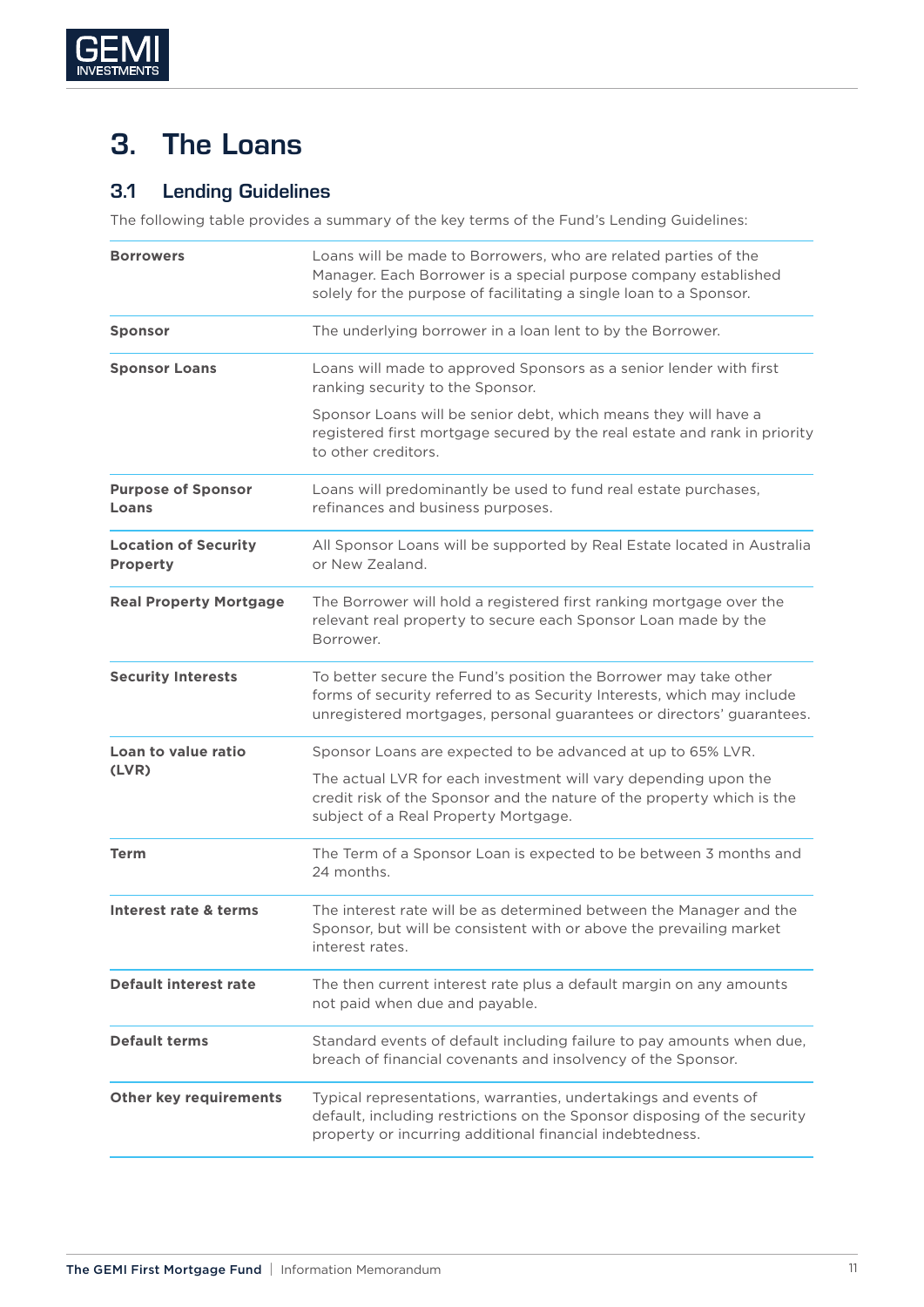

# 3.2 Lending strategy

The Manager will ensure at all times that the risk/reward profile of each Sponsor Loan is appropriate having regard to the quality and value of the Sponsor Loan, underlying security property and the risk analysis process.

All Sponsor Loan investment decisions will be based on risk-adjusted returns over the term of the Sponsor Loan. All Sponsor Loans, Sponsors and Real Property Mortgages are assessed by the Manager, as described below.

In addition, each Sponsor Loan will be properly documented and appropriately secured following a comprehensive assessment of the purpose, servicing capability of the Sponsor, planning and permits, valuation, insurance and management protocols proposed for each Sponsor Loan.

#### 3.3 Loan selection and assessment process

The Manager will be responsible for undertaking the assessment of any Sponsor Loan proposed to be made by the Fund, having regard to the Lending Guidelines outlined above.

#### **1. Analysis and evaluation**

Assessment of a Sponsor Loan commences when an application and accompanying financial data is received from a proposed Sponsor.

The Manager will assess the merits of each prospective Sponsor Loan and the associated risks. The analysis takes into account a set of criteria including available security, the precise nature of the security property, loan-to-valuation ratio and evidence of capacity to service the loan. The risks can be described in three broad categories as follows:

- (a) Security/Asset Risk the Manager must assess the character and geographic suitability of the security property, the proposed capital expenditure for the development and a number of extraneous factors such as permissible usage, competition and the appeal and demand for the development asset.
- (b) Sponsor risk the experience and track record of the Sponsor with similar property transactions, the reputation and trustworthiness of the Sponsor and the loan size relative to the Sponsor's net worth and the income and cash flow sources of the Sponsor.
- (c) Saleability the exit strategy at the loan conclusion including the ability of the Sponsor to sell the property (including existing income producing or development assets), the end value of the asset and the ability of the borrower to refinance.

#### **2. Approval process and ongoing management**

After a loan is made, the Manager is responsible for the day-to-day and ongoing management of that loan. It will provide reports to the Trustee in relation to both individual and portfolio loan performance including in respect of payment and collection of interest, and compliance with Loan covenants and conditions.

The Manager will also dedicate resources towards ensuring that all properties are appropriately insured for public liability and against loss or damage to improvements.

# 3.4 Valuation policy

The security property for any Sponsor Loan is independently valued for suitability and market value.

#### 3.5 Documentation and settlement of security property

Mortgage documents are prepared and reviewed by an experienced panel of legal firms experienced in mortgage finance, verification and validation requirements, who also attend to settlement of the legal documentation.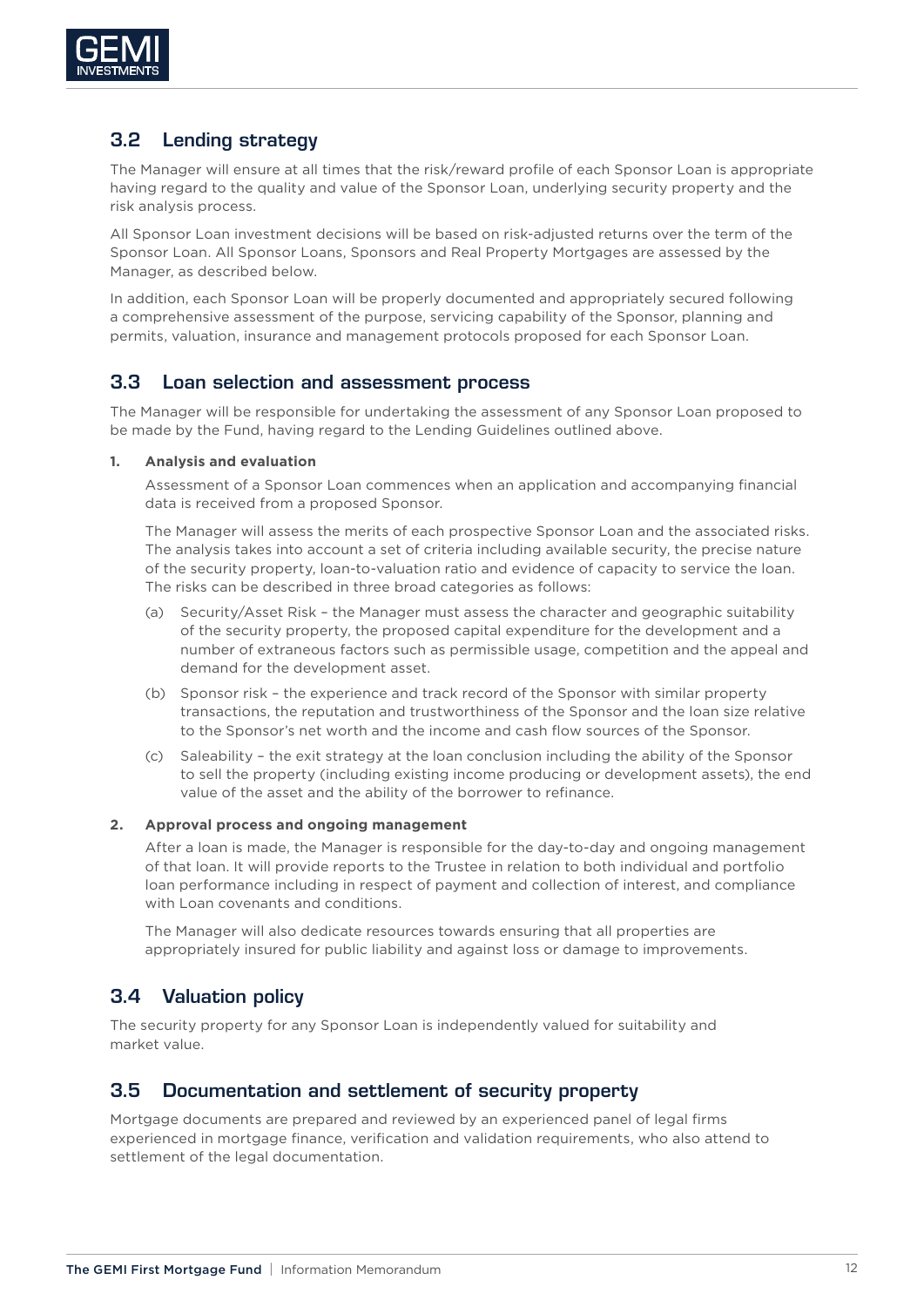

In the event of construction funding, normal development funding conditions such as receipt of independent engineers and/or quantity surveyors report confirming costs, expenses, and cost to complete the project will be required before any Loans are made.

#### 3.6 Arrears and default management

Investors may be affected by any default by a Sponsor under a loan. The Manager will be responsible for default management and commencing recovery action against the defaulting Sponsor.

# 3.7 Loan losses

Investors' capital is afforded a significant level of protection because the entities associated with the Manager and the principals of the Manager have invested in excess of \$5 million in Manager Units. These Manager Units will assume a first loss position and therefore act as a buffer in the event of any capital losses being incurred by the Fund. This means any such capital losses will first be incurred by the Manager Units, before being incurred by Ordinary Units held by Investors. Please see section [2.8](#page-8-0) for more information on Manager Units.

The Fund does not maintain a separate reserve of funds to meet losses on loans, should they occur. Therefore once the value of Manager Units has been depleted, any loan losses caused as a result of Sponsor default or otherwise will have to be addressed from the Fund's capital. This could result in a reduction of the Fund's Unit price and ultimately in a loss of Investors' capital.

# 4. Risks

Like any investment, there are risks associated with investing in the Fund. There are a number of risk factors that could affect the performance of the Fund and the repayment of Investor's capital. Many risk factors fall outside of the Trustee and the Manager's control and cannot be completely mitigated.

The following is a non-exhaustive list of the main risks associated with investment in the Fund. Investors should consider and weigh them up carefully and make their own assessment as to whether they are comfortable with them.

Distributions are not guaranteed and neither is the return of Investor's capital.

#### Risks associated with the performance of the Manager

The success of the Fund is dependent on the Manager identifying suitable Loans for the Fund to make and then managing those loans to ensure that the loans are repaid. If the Manager is unable to achieve this then this may adversely affect the Fund's returns.

#### Risks associated with the solvency and financial position of the Sponsors

The financial performance of the Fund's investments will be impacted by the financial performance of the Manager and the Sponsors.

If Sponsors become insolvent or face financial difficulties, then the Fund may suffer losses and you may lose some or all of your investment as a result.

#### Liquidity risk

Investors may not be able to withdraw from the Fund when they wish. This may represent a risk to Investors in the event that they require the return of their investment more urgently.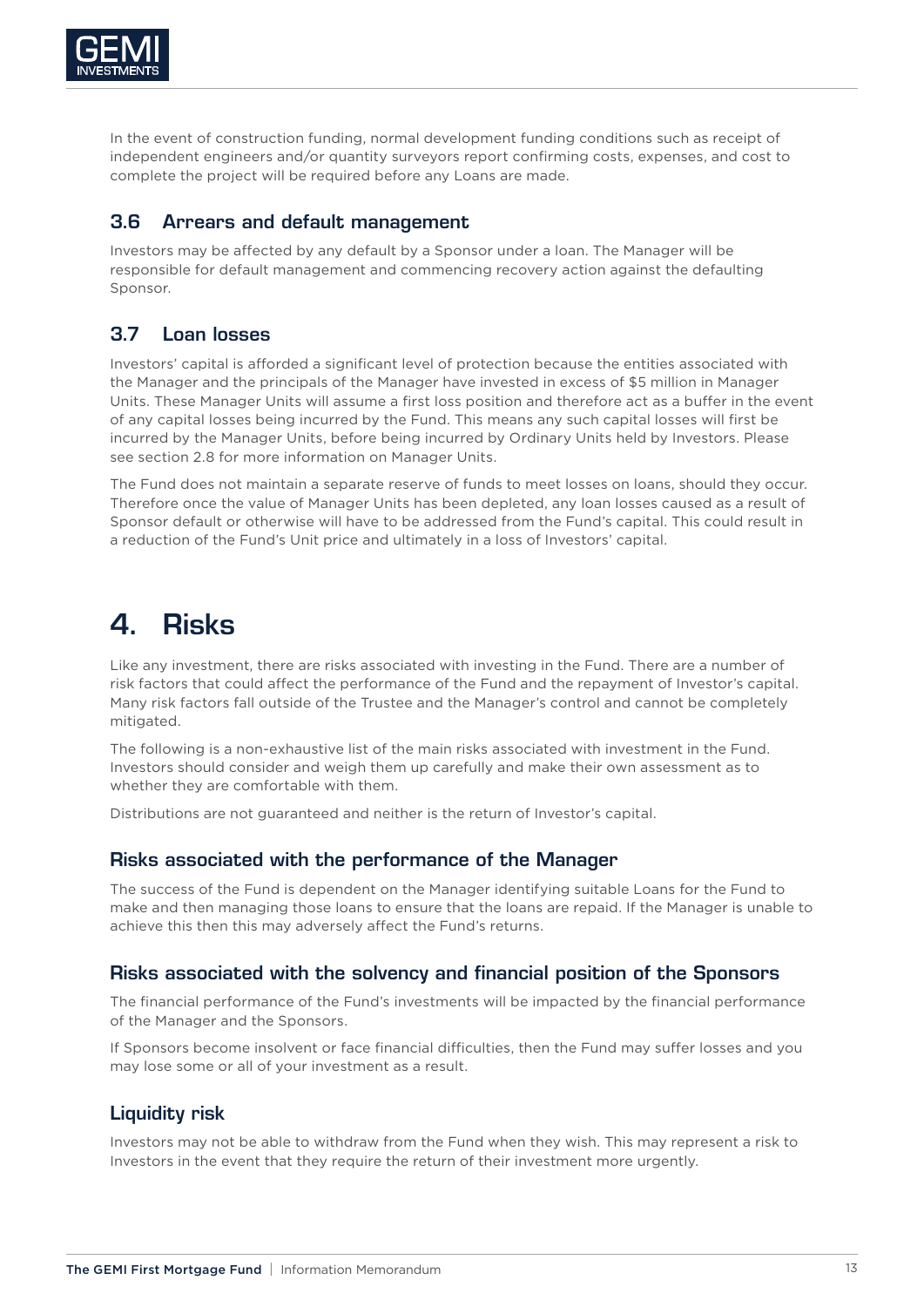

#### Return risk

The Fund seeks to deliver the Target Return to Investors. It is designed for Investors seeking a return greater than the interest paid on basic deposit and saving products offered by an ADI.

The Target Return is not a forecast. The Fund may not be successful in meeting this objective. Returns are not guaranteed.

Investors should note that an investment in the Fund is not an investment in an ADI (such as a bank) regulated by APRA and an investment in the Fund carries more risk than an investment in a bank.

#### Concentration risk

The Fund may lend to a limited number of underlying Sponsors, and all Sponsor Loans will be secured by real estate located throughout Australia and New Zealand.

There is an increased risk associated with loans that are highly concentrated in terms of particular types of Loans, location, activities or Sponsors.

#### Loan loss risk

The Fund will not maintain a reserve of funds to meet losses on Sponsor Loans, should they occur. This means any Sponsor Loan losses caused as a result of Sponsor default or otherwise will have to be met from the Fund's capital, which may impact upon the Fund's Unit price and may result in a capital loss being incurred by Investors.

This risk is mitigated by entities associated with the Manager investing in excess of \$5 million in Manager Units. The purpose of these Units is to act as a buffer in the event of any capital losses being incurred by the Fund, so that any such capital losses will first be incurred by the Manager Units, before being incurred by Ordinary Units held by Investors.

#### Development loan risk

The Fund may make Sponsor Loans for development purposes, and the risks associated with such loans risks are generally higher than those made for established properties.

#### Enforcement risk

If a Sponsor defaults under a Sponsor Loan, then the Manager may have to enforce its Real Property Mortgage to recover the loan, any unpaid interest and costs. The Manager will have to use its own resources to pay for those enforcement costs (such as the costs of appointing a receiver, legal fees in enforcing against the Sponsor, agent's commissions for sale of the security property etc.) but will have a right to recoup these from any recovery. This might lead to a reduction in distributions paid to Investors and, depending on whether the enforcement costs can ultimately be repaid out of the proceeds from the sale of the security property, may result in the Fund suffering a loss.

#### Documentation risk

A deficiency in documentation could, in certain circumstances, adversely affect the return on a Sponsor Loan. This may make it difficult for the Manager to enforce its Mortgage in respect of the Sponsor Loan and may also affect the ability to recover any penalties imposed against the Sponsor.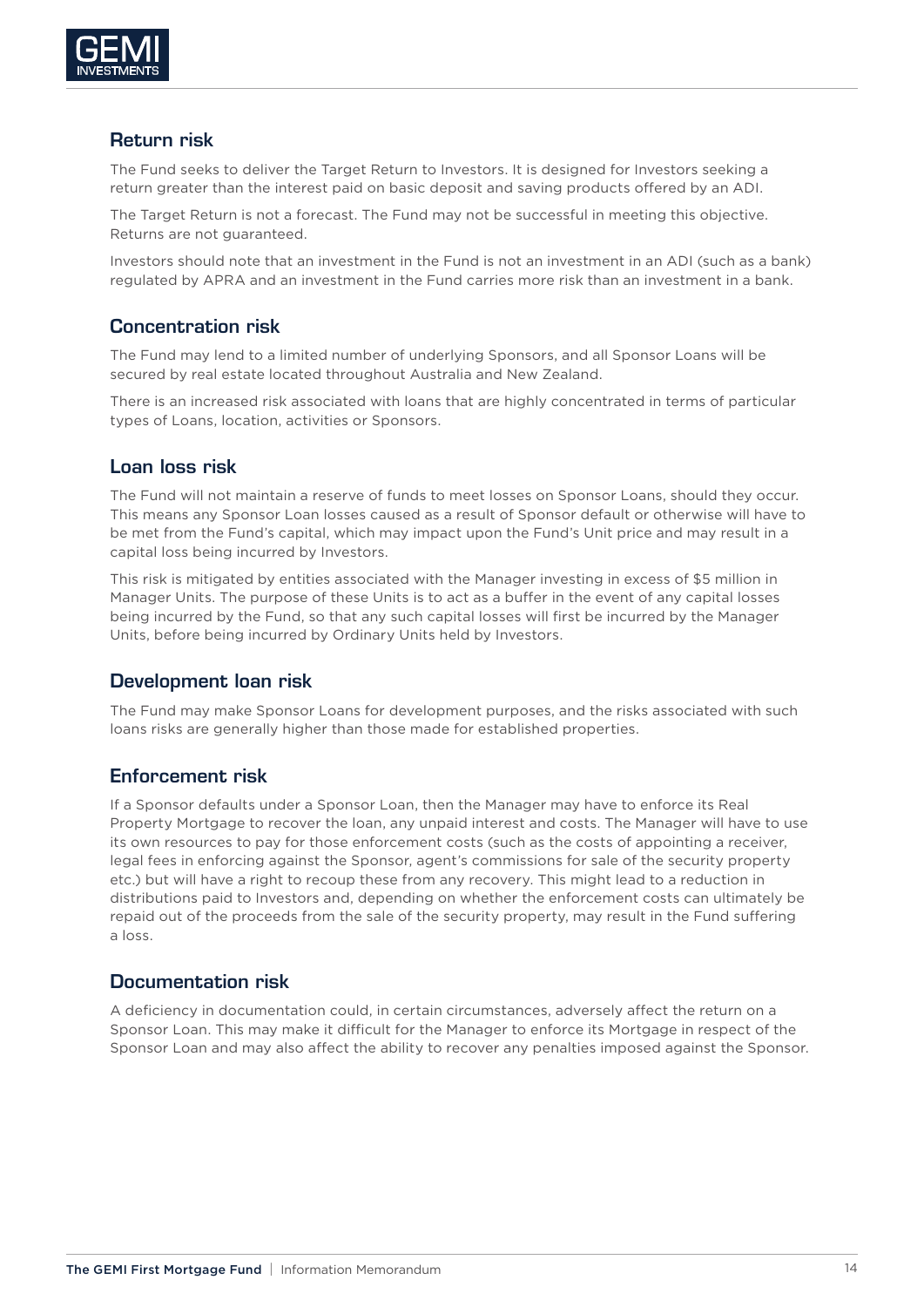

#### Valuation risk

The valuation of the security property for a Sponsor Loan may be inaccurate or not accurately reflect its true value at the time the valuation is undertaken. If the valuation of the security property for a Sponsor Loan is incorrect, then the amount realised on the sale of a security property may not cover the amount lent to the Sponsor.

## Market risk

This is the risk that negative market movements will affect the price of assets within a particular market. By their nature, markets experience periods of volatility involving price fluctuations of varying magnitudes. Property market risk is the risk that the property market as a whole declines in value in line with various trends in the Australian or overseas markets. This may be due to a number of factors, such as over-supply of real estate, economic conditions, interest rate movements or general market sentiment.

The Fund's assets will be made up of underlying loans secured by Real Property Mortgages and Security Interests. Therefore, factors which affect the property market may impact upon the value of Fund assets. Property market risk is inherent in the real estate securing the Fund's assets.

A fall in property values may affect the ability to fully recover the amount owing under a Real Property Mortgage where a Sponsor defaults. If the Sponsor defaults and the security property is sold for less than the outstanding Loan amount (including the costs of the sale and interest), then this may result in the Fund suffering a loss if the Sponsor cannot repay the balance of the outstanding debt from other assets of the Sponsor.

## Operational risk

Operational risk exists in all managed investments. This refers to the possibility the Manager may fail to anticipate market movements, to manage the investment risks appropriately, or to properly execute the Fund's investment strategy.

There is also an inherent risk associated with the death or departure of the Trustee's or the Manager's key personnel.

#### Regulatory and economic risk

There is the risk that the value of an investment may be affected by changes in domestic or international policies, regulations or laws (including taxation laws). There is also a risk that a downtown in domestic or international economic conditions may adversely affect investments.

These factors are outside the control of the Trustee and the Manager but they may have a negative impact upon the operation and performance of the Fund.

**We strongly recommend that Investors obtain independent financial advice before investing in the Fund.**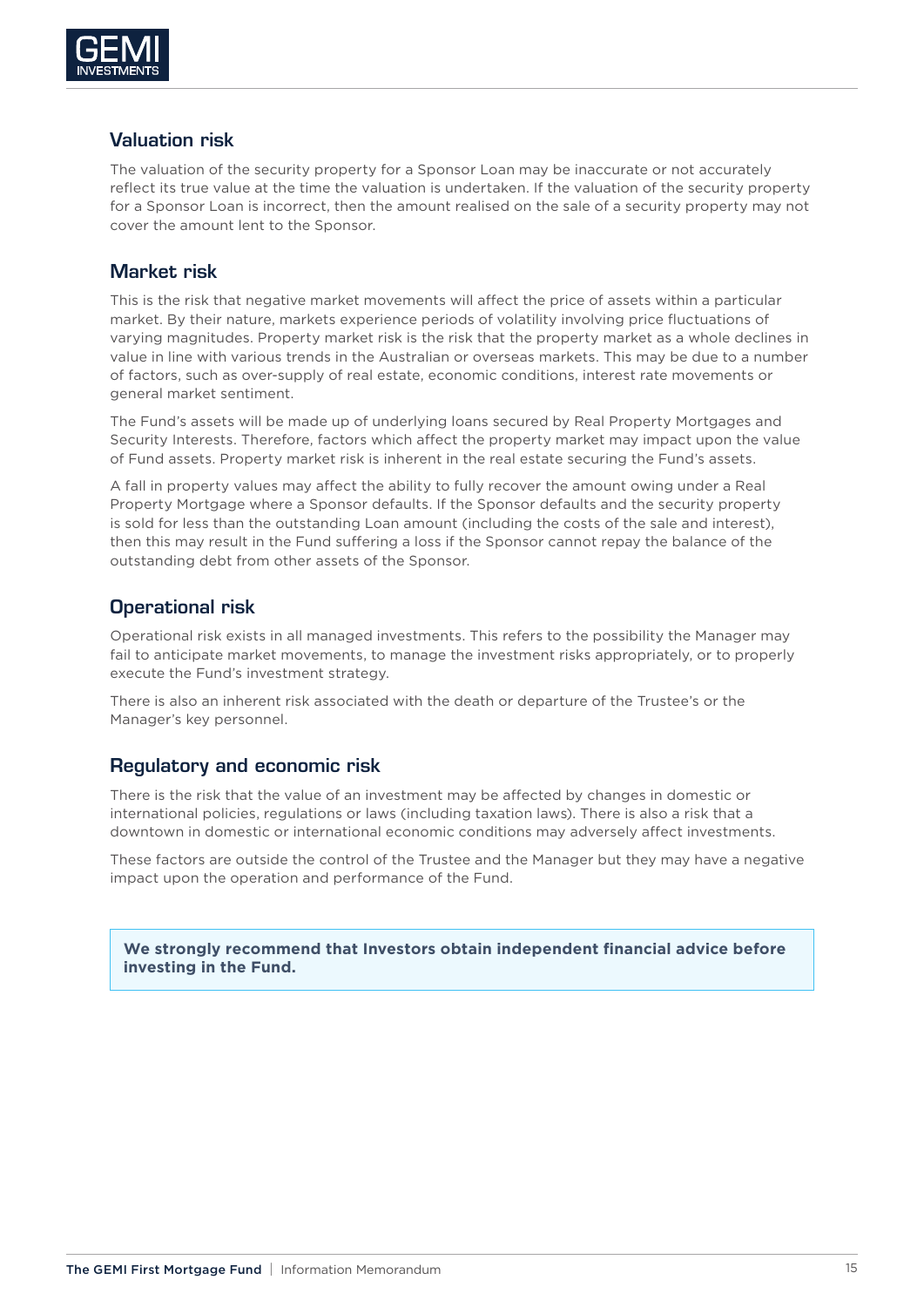

# 5. Fees and costs

#### 5.1 Trustee fee

The Trustee is entitled to a fee payable out of the assets of the Fund. This fee is equal to 0.5% per annum of the Fund's gross asset value. This fee is calculated daily and will accrue and is payable to the Trustee monthly in arrears.

# 5.2 Manager Investment Management fee

The Manager is not entitled to a fee payable out of the assets of the Fund.

# 5.3 Expenses

The Trustee will meet the expenses of the Fund out its Trustee Fee.

#### 5.4 Goods and services tax

Unless otherwise stated, all fees quoted in the IM are quoted exclusive of GST.

# 5.5 Fee changes

The Constitution allows for higher fees to be charged than those detailed and specifies circumstances where additional fees may be charged. The Trustee will provide Investors with at least 30 days' written notice of any such fee imposition or increase.

#### 5.6 Waiver, deferral or rebate of fees

The Trustee may, in its absolute discretion, accept lower fees and expenses than it is entitled to receive, or may defer payment of those fees and expenses for any time. If payment is deferred, then the fee will accrue until paid. In addition, the Manager or Trustee may waive, negotiate or rebate their fees, for example, in the case of a large investment amount.

# 6. Management of the Fund

#### 6.1 Gemi Asset Management Pty Ltd – the Trustee

The Trustee has experience as a corporate trustee and custodian, and holds AFSL licence number 231175.

Gemi Asset Management Pty Ltd is a subsidiary of the Gemi Group.

# 6.2 The Gemi Group

The Gemi Group (Gemi) is a privately owned investment firm that has been operating for in excess of 20 years and has been facilitating investment into debt secured by real estate.

Gemi's investment process is robust in nature and structured around strict risk and performance standards yet flexible enough to adapt to changing market conditions so that our investors can take advantage of new opportunities as they arise. Gemi's investor base includes fund-of-funds, family offices and high net wealth investors.

Gemi has built a consistent track record of strong returns and negligible losses to investors over the last 20 years. We focus on senior debt opportunities secured by real estate.

The principals of Gemi are substantial investors across Gemi's loans and often lend in a subordinated position to Gemi's investors on the basis that the principals' capital is only repaid from a transaction once the investors have been repaid.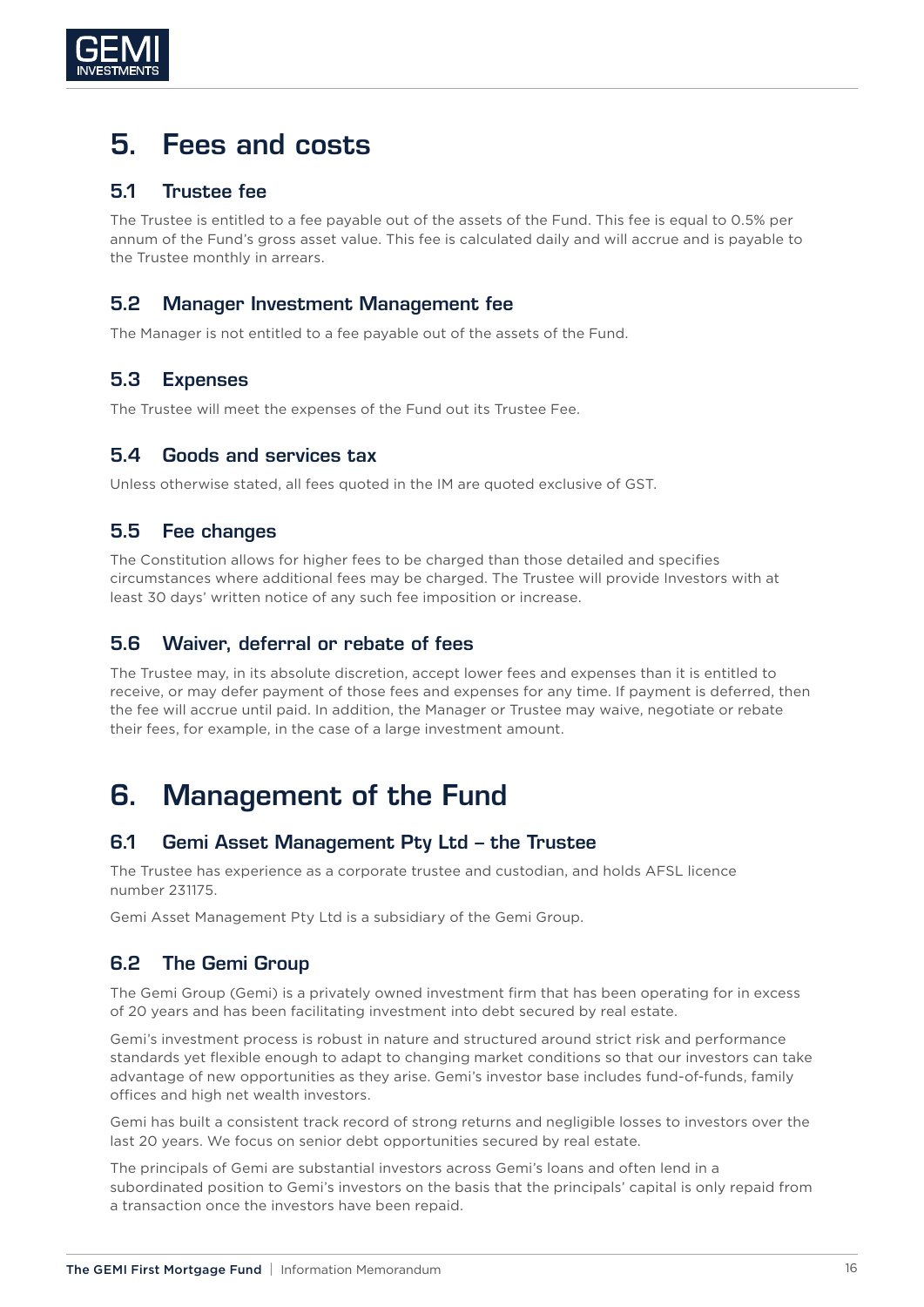

# 7. Taxation information

This section provides a general outline of the Australian tax implications of purchasing Ordinary Units pursuant to this IM as well as the holding and disposing of such Ordinary Units.

#### **Taxation laws are both complex and subject to change and Investors should obtain their own advice taking account of their own circumstances.**

Acquiring, holding and disposing of Ordinary Units pursuant to this IM will have taxation implications for Investors.

The Fund is not liable for income tax in its own right as all income is distributed to Investors. Australian resident Investors will need to include in their taxable income for the year any assessable income distributed to them by the Fund. This remains the case where distributions are not actually received in that financial year. For non-residents of Australia, the appropriate level of withholding tax will be deducted by the Trustee from distributions.

The Trustee envisages that income distributions will be comprised fully of assessable income.

The withdrawal of an investment in the Fund by an Investor involves a redemption or disposal of the Investor's Ordinary Units. This may give rise to the Investor making a capital gain or capital loss if the redemption /disposal proceeds are greater or less than the cost base of the Ordinary Units. Capital gains are generally taxable in Australia but in certain circumstances the amount of capital gains tax payable may be reduced if the gain is eligible to apply a discount factor to the capital gain. Capital gains tax will have no relevance for Investors who acquire and dispose of their Ordinary Units at the same Unit price provided there are no transactional costs involved. Note it is intended by the Trustee that the Unit price of Ordinary Units be constantly maintained at \$1.00 per Unit but this may not always be the case.

Investors do not need to be registered for GST to invest in the Fund. GST is not payable on the issue or disposal of Ordinary Units in the Fund. The Fund will be registered for GST but as its supplies will be input-taxed financial supplies, the Fund's entitlement to input tax credits will be limited to 75% of GST paid on Fund expenses.

Australian resident Investors may choose to provide the Trustee with their tax file number (**TFN**). However, if a TFN is not quoted, or no appropriate TFN exemption is provided, the Trustee is required to deduct tax from any income distribution entitlement at the highest marginal tax rate plus Medicare.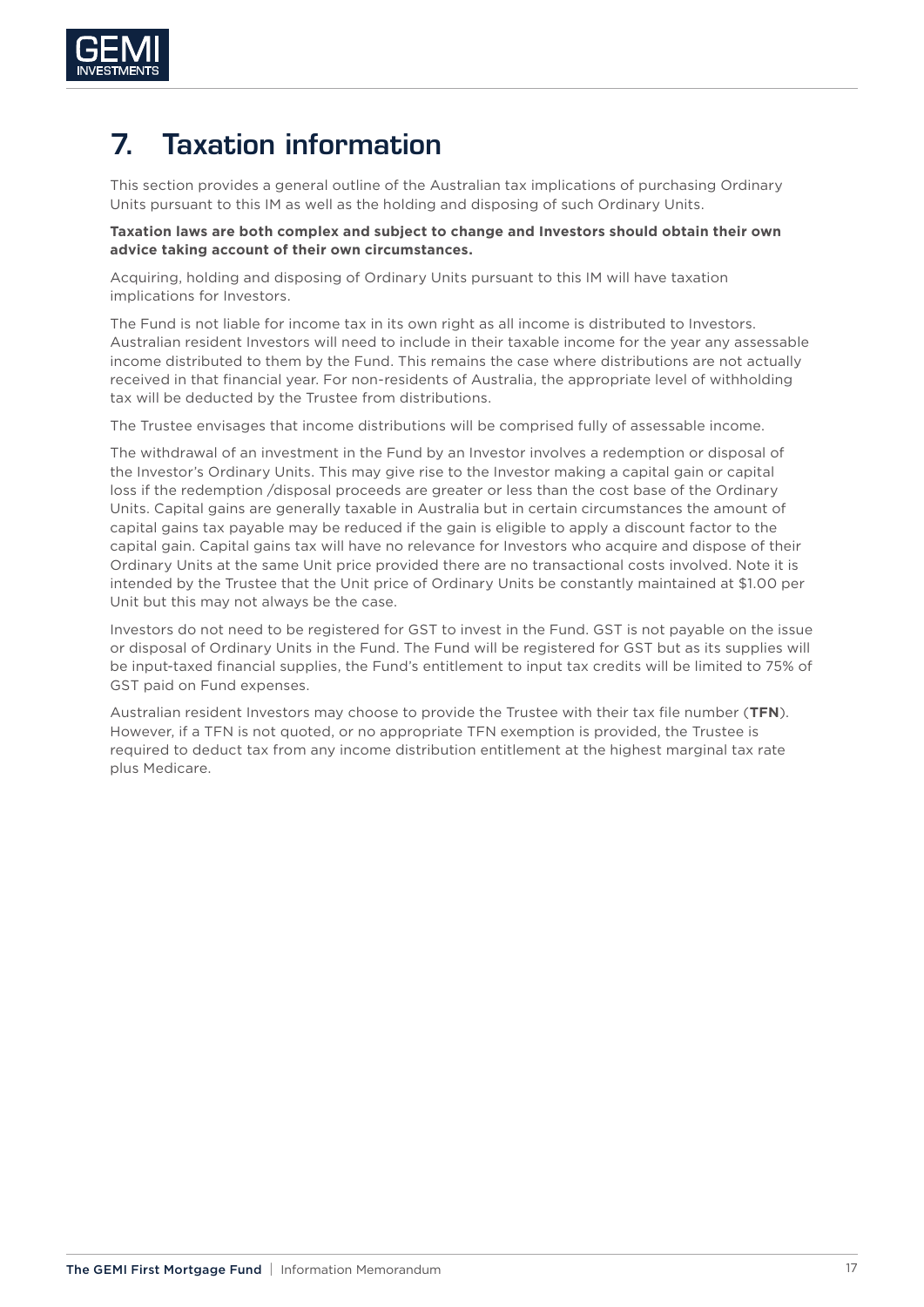

# 8. Additional Information

#### 8.1 Summary of material documents

The following is a summary of material documents relevant to the Fund.

The material documents are:

- 1. Constitution.
- 2. Investment Management Agreement.

You should consider whether it is necessary to obtain independent advice on any of the documents.

#### **1. Constitution**

The Constitution is the primary document that governs the way the Fund operates and sets out many of the rights, liabilities and responsibilities of both the Trustee and Investors.

Each Ordinary Unit gives you an equal and undivided interest in the Fund. However, an Ordinary Unit does not give you an interest in any particular part of the Fund. Subject to the Constitution, as an Investor you have the following rights:

- The right to share in any distributions.
- The right to attend and vote at meetings of Investors.
- The right to participate in the proceeds of winding up of the Fund.
- The Constitution contains provisions about convening and conducting meetings of Investors.

The Trustee can amend the Constitution without Investors' approval provided it reasonably considers the change will not adversely affect Investors' rights.

The Constitution can also be amended by a special resolution passed by Investors.

A copy of the Constitution is available free of charge by contacting the Trustee on 02 9157 0710.

#### 8.2 Related party transactions

The Trustee may from time to time face conflicts between its duties to the Fund as trustee, its duties to other funds that it manages and its own interests. The Trustee will manage any conflicts in accordance with its conflicts of interest policy, the Constitution, ASIC policy and the law.

The Trustee has appointed the Administrator, as the administrator of the Fund pursuant to the Fund Administration Agreement.

The Trustee has appointed the Registrar, pursuant to a registry services agreement, to perform registry services for the Fund.

Manager Units have been issued to associates of the Manager.

# 8.3 Privacy

In applying to invest, you are providing the Trustee and the Manager with certain personal details (your name, address etc). The Trustee uses this information to establish and manage that investment for you.

Under the Privacy Act 1988 (Cwlth), you can access personal information about you held by the Trustee, except in limited circumstances. Please let the Trustee know if you think the information is inaccurate, incomplete or out of date. You can also tell the Trustee at any time not to pass on your personal information by advising it in writing.

If you do not provide the Trustee with your contact details and other information, then it may not be able to process your application to invest.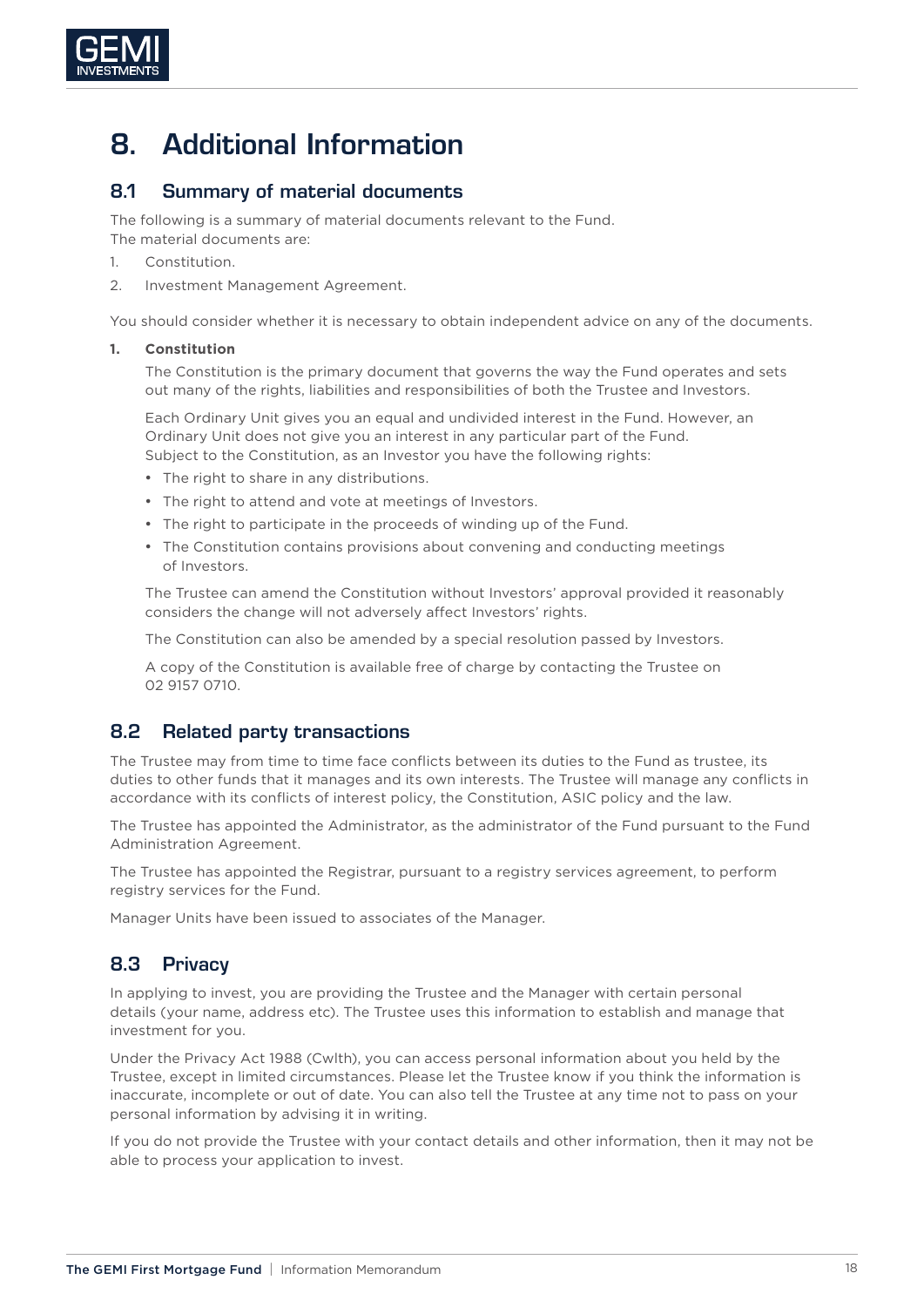

Under various laws and regulatory requirements, the Trustee may have to pass-on certain information to other organisations, such as the Australian Tax Office or the Australian Transaction Reports and Analysis Centre (AUSTRAC).

By applying to invest, you give the Trustee permission to pass information it holds about you to other companies which are involved in helping it administer the Fund, or where they require it for the purposes of compliance with AML/CTF law or in connection with the holding of Application Money. The Trustee may also use your information to provide you with details of future investment offers made by it or the Manager.

## 8.4 Anti-money laundering law

The Anti-Money Laundering and Counter-Terrorism Financing Act 2006 (Cwth) requires the Trustee to verify your identity prior to accepting your investment. You will be required to provide the identification information set out in the Application Form. The Trustee will not issue you with Ordinary Units unless satisfactory identification documents are provided.

# 8.5 Foreign Account Tax Compliance Act (FATCA)

FATCA is United States (US) tax legislation that enables the US Internal Revenue Service (IRS) to identify and collect tax from US residents that invest in assets through non-US entities. If you are a US resident for tax purposes, you should note that the Fund is or is expected to be a 'Foreign Financial Institution' under FATCA and it intends to comply with its FATCA obligations, as determined by either the FATCA regulations or any inter-governmental agreement (IGA) entered into by Australia and the US for the purposes of implementing FATCA. Under these obligations, the Fund will have to obtain and disclose information about certain Investors to the Australian Taxation Office (ATO). In order for the Fund to comply with its obligations, we will also request that you provide certain information about yourself, including your US Taxpayer Identification Number (TIN). We will only use such information for this purpose from the date the Fund is required to do so.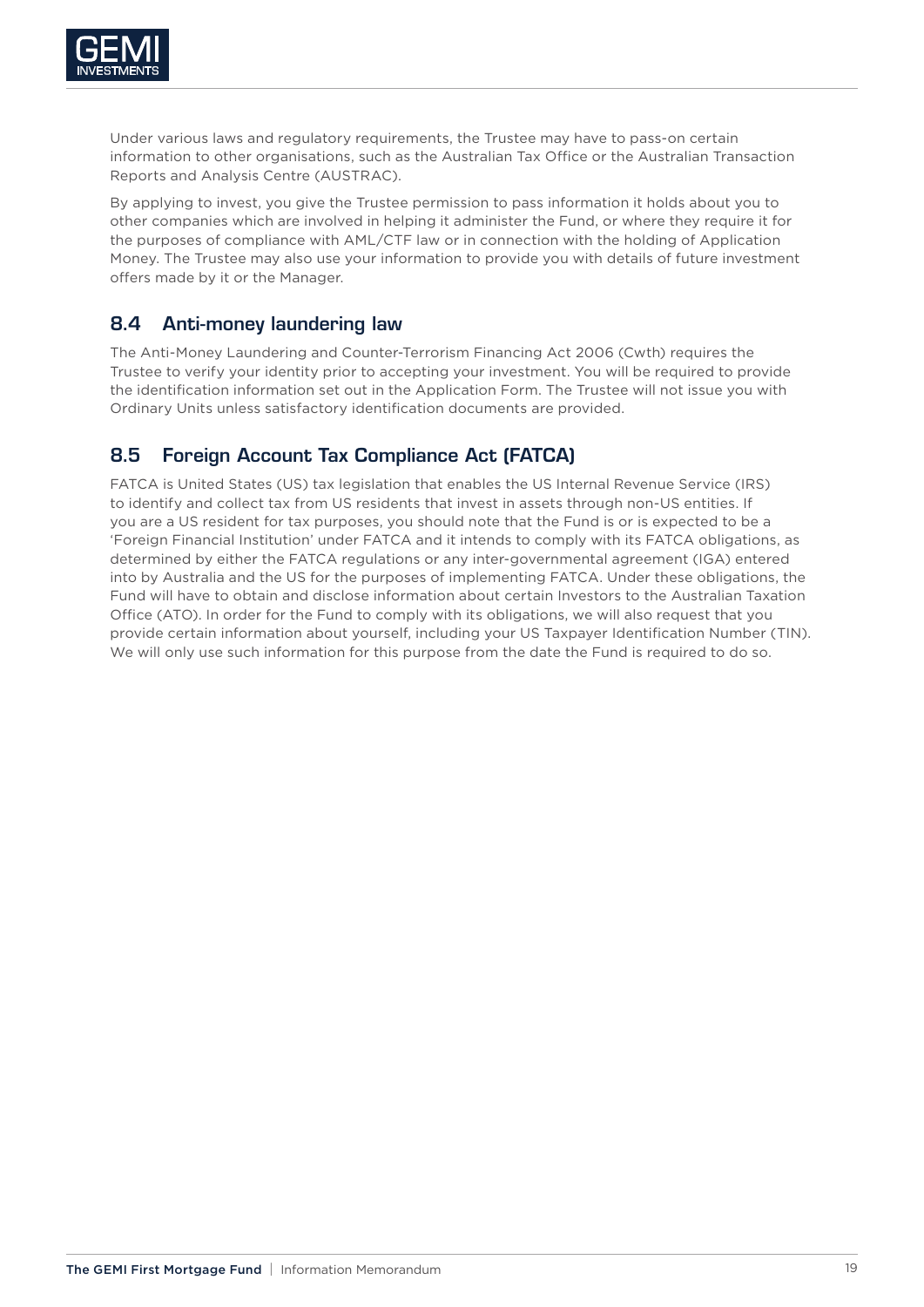

# 9. Glossary

| Act                                            | Corporations Act 2001 (Cth) for the time being in force together with<br>the regulations of the Corporations Act.                                                                                     |
|------------------------------------------------|-------------------------------------------------------------------------------------------------------------------------------------------------------------------------------------------------------|
| <b>ADI</b>                                     | Authorised deposit-taking institution.                                                                                                                                                                |
| Administrator                                  | Automic Finance Pty Ltd or any replacement.                                                                                                                                                           |
| <b>Application Form</b>                        | The application form included in or accompanied by this IM.                                                                                                                                           |
| <b>Application Money</b>                       | The money paid by an applicant for Units.                                                                                                                                                             |
| <b>APRA</b>                                    | Australian Prudential Regulation Authority.                                                                                                                                                           |
| <b>ASIC</b>                                    | Australian Securities and Investments Commission.                                                                                                                                                     |
| <b>Borrower</b>                                | Special purpose companies which are related parties of the Manager<br>established solely for the purpose of facilitating a single loan to a<br>Sponsor.                                               |
| <b>Business Day</b>                            | A day on which banks are open for business in Sydney, except a<br>Saturday, Sunday or public holiday.                                                                                                 |
| <b>Constitution</b>                            | The constitution of the Fund dated 11 November 2021 as amended from<br>time to time.                                                                                                                  |
| <b>Fund</b>                                    | The Gemi First Mortgage Fund.                                                                                                                                                                         |
| <b>Fund Administration</b><br><b>Agreement</b> | The fund administration agreement between the Trustee and the<br>Administrator.                                                                                                                       |
| <b>GST</b>                                     | Goods and Services Tax as defined in A New Tax System (Goods and<br>Services Tax) Act 1999, as amended.                                                                                               |
| IM.                                            | This information memorandum.                                                                                                                                                                          |
| <b>Investment Management</b><br>Agreement      | The investment management agreement between the Trustee and the<br>Manager dated on or about the date of this IM.                                                                                     |
| Investor                                       | A holder of Ordinary Units.                                                                                                                                                                           |
| <b>Lending Guidelines</b>                      | The Manager's lending guidelines for the Fund.                                                                                                                                                        |
| Loan                                           | Means a limited recourse loan advanced by the Fund to a Borrower<br>which is in turn lent to a Sponsor secured primarily by way of a<br>registered Real Property Mortgage over the security property. |
| <b>Manager</b>                                 | Gemi Investments Pty Ltd as trustee for the Gemi Investments<br>Unit Trust.                                                                                                                           |
| <b>Offer</b>                                   | The offer under this IM to acquire Ordinary Units.                                                                                                                                                    |
| <b>Ordinary Units</b>                          | The class of Units in the Fund known as Ordinary Units, issued on the<br>terms set out in the Constitution.                                                                                           |